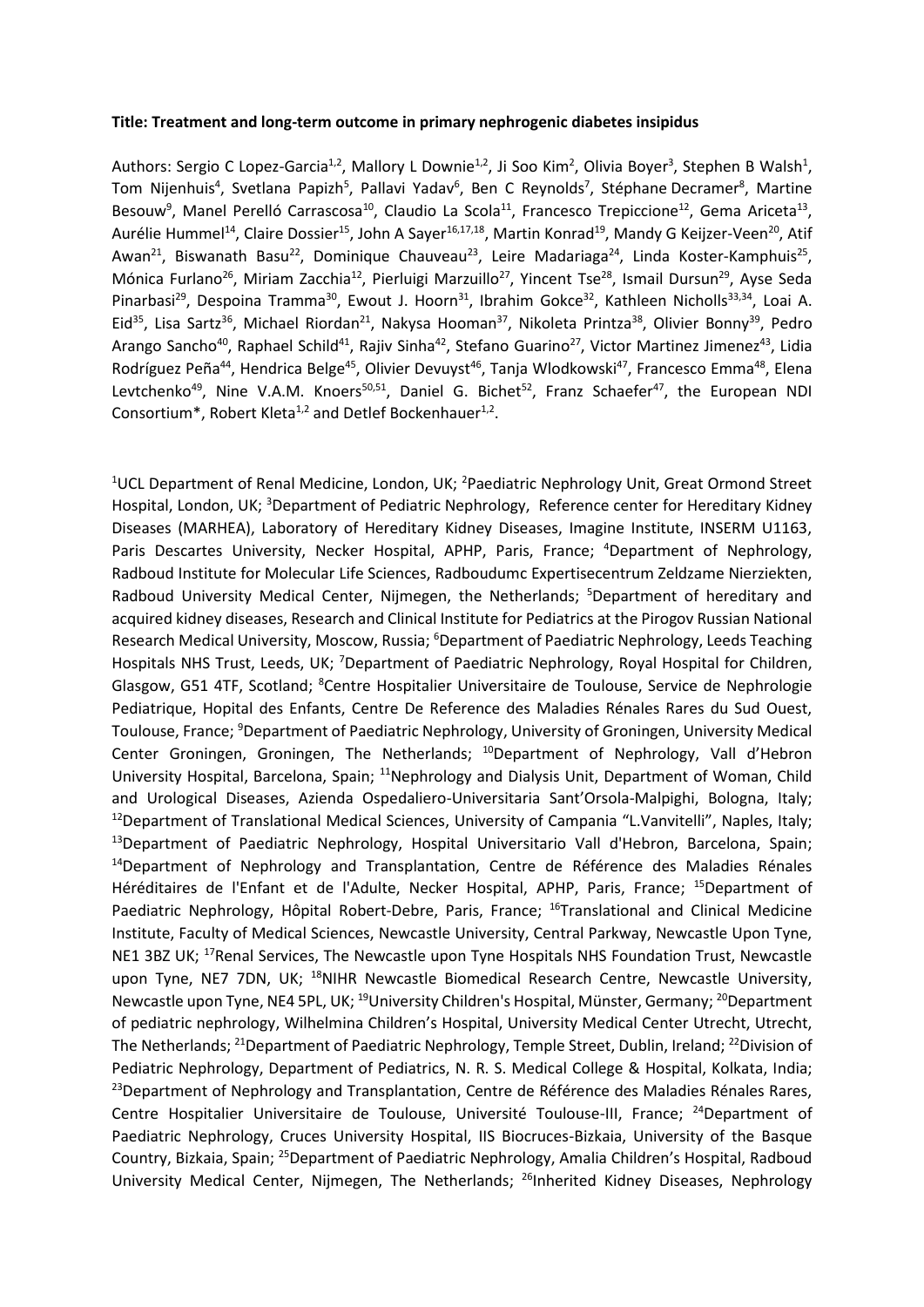Department, Fundació Puigvert, Instituto de Investigaciones Biomédicas Sant Pau (IIB-Sant Pau), Department of Medicine-Universitat Autónoma de Barcelona, REDinREN, Instituto de Investigación Carlos III, Barcelona, Spain; <sup>27</sup>Department of Women, Child and of General and Specialized Surgery, Università degli Studi della Campania "Luigi Vanvitelli", Naples, Italy; <sup>28</sup>Department of Paediatric Nephrology, Great North Children's Hospital, Newcastle Upon Tyne, UK; <sup>29</sup>Erciyes University Faculty of Medicine, Department of Paediatrics, Division of Nephrology, Kayseri, Turkey; <sup>30</sup>4th Department of Pediatrics, School of Medicine, Faculty of Health Sciences, Aristotle University of Thessaloniki, Papageorgiou General Hospital Thessaloniki, Greece; <sup>31</sup>Department of Internal Medicine, Division of Nephrology and Transplantation. Erasmus Medical Center, University Medical Center Rotterdam, Rotterdam, The Netherlands; <sup>32</sup>Department of Paediatric Nephrology, Marmara University, Faculty of Medicine, İstanbul, Turkey; <sup>33</sup>Department of Nephrology, Royal Melbourne Hospital Parkville, Australia; <sup>34</sup>University of Melbourne, Parkville, Australia; <sup>35</sup>Department of Paediatric Nephrology, Dubai Hospital - Dubai Health Authority, UAE; <sup>36</sup>Department of Clinical Sciences, Paediatric nephrology, Skåne University hospital, Lund University, Lund, Sweden; <sup>37</sup>Aliasghar Clinical Research Development Center(ACRDC), Aliasghar Children Hospital, Iran University of Medical Sciences Tehran, Iran; <sup>38</sup>1st Paediatric Department, Aristotle University, Thessaloniki, Greece; <sup>39</sup>Service of Nephrology, Rue du Bugnon 17, Lausanne University Hospital, 1011 Lausanne, Switzerland; <sup>40</sup>Department of Paediatric Nephrology and Transplantation, Hospital Sant Joan De Déu, Esplugues De Llobregat, Barcelona, Spain; <sup>41</sup>Department of Paediatrics, University Medical Center Hamburg- Eppendorf, Germany; <sup>42</sup>Division of Paediatric Nephrology, Institute of Child Health, Kolkata, India; <sup>43</sup>Department of Nephrology, Hospital Clínico Universitario Virgen de la Arrixaca, Murcia, Spain; <sup>44</sup>Section of Medical Genetics, Department of Pediatrics, Hospital Clínico Universitario Virgen de la Arrixaca, Murcia, Spain;<sup>45</sup>Center of Human Genetics, Institut de Pathologie et Genetique, Gosselies, Belgium; <sup>46</sup>Institute of Physiology, Zurich Center for Integrative Human Physiology (ZHIP), Mechanism of Inherited Kidney Disorders Group, University of Zurich, Switzerland; <sup>47</sup>Department of Paediatric Nephrology, University Children's Hospital, Heidelberg, Germany; <sup>48</sup>Division of Nephrology, Department of Pediatric Subspecialties, Bambino Gesù Children's Hospital, IRCCS, Rome, Italy; <sup>49</sup>University Hospital Leuven, Belgium; <sup>50</sup>Department of Genetics, Center for Molecular Medicine, University Medical Centre Utrecht, Utrecht University, Utrecht, The Netherlands, <sup>51</sup>Department of Genetics, University of Groningen, University Medical Centre Groningen, Groningen, The Netherlands; <sup>52</sup>Nephrology Service, Departments of Medicine, Pharmacology and Physiology, University of Montreal, Montreal, Quebec, Canada.

## **\*The European NDI consortium consists of the authors, as well as:**

Anna Wasilewska<sup>53</sup>, Germana Longo<sup>54</sup>, Laura Espinosa<sup>55</sup>, Marius Miglinas<sup>56</sup>, Ramona Stroescu<sup>57,58</sup>, Shafa Huseynova<sup>59</sup>, Stella Stabouli<sup>38</sup>, Vijaya Sathyanarayana<sup>28</sup>, Andreea G Andronesi<sup>60,61</sup>, Deirdre Hahn<sup>62</sup>, Deepak Sharma<sup>63</sup>, Edita Petrosyan<sup>64</sup>, Eleni Frangou<sup>65</sup>, Nilufar Mohebbi<sup>66</sup>, Nida Temizkan Dinçel<sup>67</sup>, Philippe Braconnier<sup>39</sup>, Rodney D Gilbert<sup>68</sup>, Adamu Sambo<sup>69</sup>, Velibor Tasic<sup>70</sup> and Thomas Henne<sup>41</sup>.

53Department of Paediatric Nephrology, Medical University of Bialystok, Poland; <sup>54</sup>Pediatric Nephrology, Dialysis and Transplant Unit, Department of Woman's and Child's Health, Azienda Ospedaliera di Padova - University of Padova; <sup>55</sup>Department of Paediatric Nephrology. Hospital Universitario La Paz, Madrid, Spain; <sup>56</sup>Vilnius university, Nephrology Centre, Santaros klinikos, Vilnius, Lithuania; <sup>57</sup>Louis Turcanu Emergency Hospital for Children, Timisoara, Romania; <sup>58</sup>Victor Babes University of Medicine and Pharmacy, Timisoara, Romania; <sup>59</sup>Department of Paediatric Nephrology, Karadeniz Technical University, Turkey; <sup>60</sup>Department of Nephrology, Carol Davila University of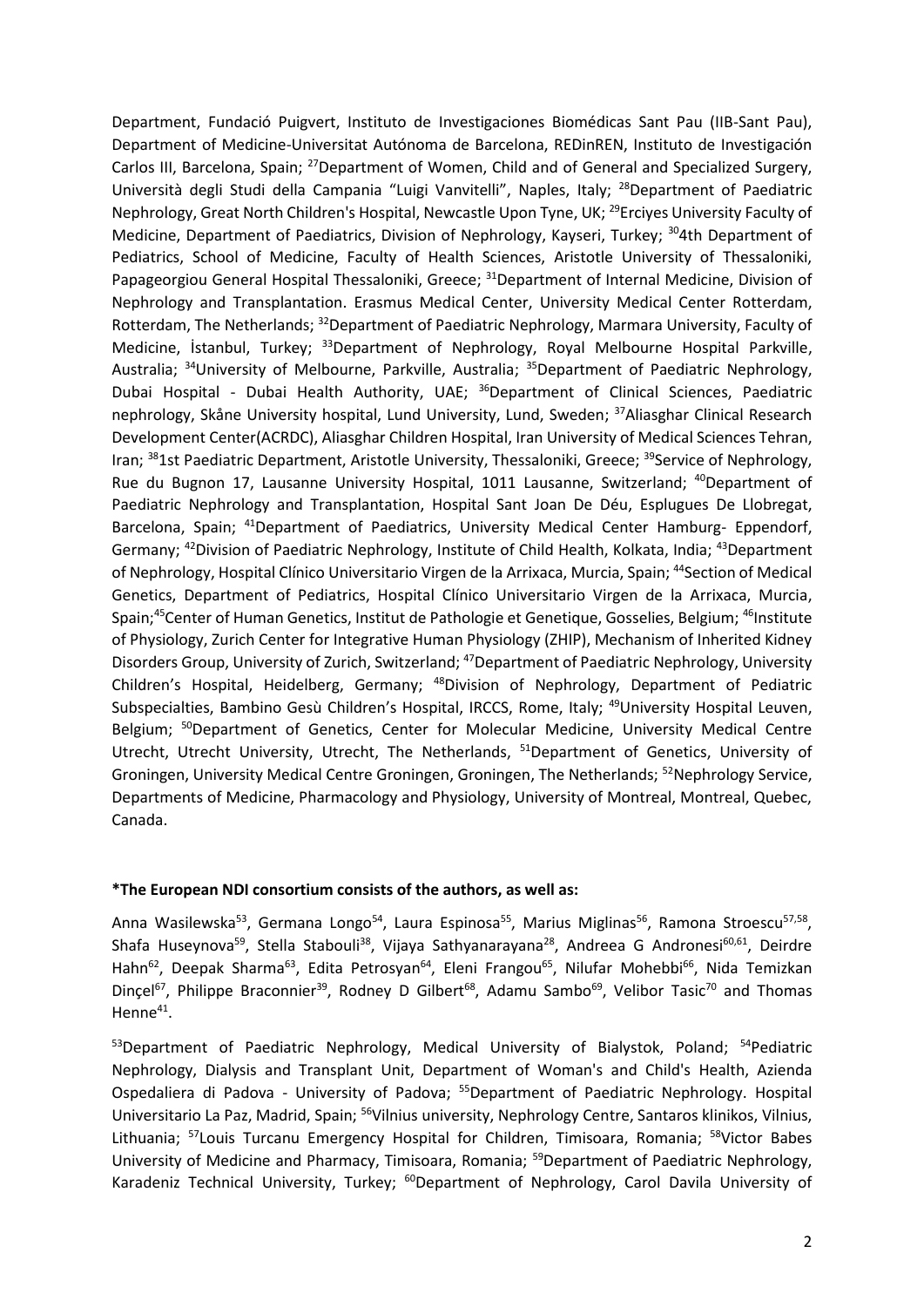Medicine and Pharmacy, Bucharest, Romania; <sup>61</sup>Nephrology Department, Fundeni Clinical Institute, Bucharest, Romania; <sup>62</sup>Children's Hospital Westmead, Sydney, Australia; <sup>63</sup>Nephrology, Dialysis & Kidney Transplantation. CMD & Founder Ketav Kalp Healthcare & Research Private Limited. New Delhi. India; <sup>64</sup>Department of Nephrology, Russian State Medical University, Moscow, Russia; <sup>65</sup>Department of Nephrology, Limassol General Hospital, Limassol, Cyprus; <sup>66</sup>Division of Nephrology, University Hospital Zurich, Zurich, Switzerland; <sup>67</sup>Department of Paediatric Nephrology, Dr Behcet Uz Children's Hospital, University of Health Sciences, Izmir, Turkey; <sup>68</sup>Wessex Regional Paediatric Nephro-urology Service, Southampton Children's Hospital, Faculty of Medicine, University of Southampton, UK; and <sup>69</sup>Department of Paediatrics, Gloucester Hospital, UK; and <sup>70</sup>University Children's Hospital, Medical School, Skopje, Macedonia.

# Corresponding author:

Prof. Dr. D. Bockenhauer Department of Pediatric Nephrology Great Ormond Street Hospital NHS Trust Great Ormond Street London WC1N 3JH Tel: +44 20 7405 9200 d.bockenhauer@ucl.ac.uk

key words: nephrogenic diabetes insipidus, chronic kidney disease, flow uropathy, AVPR2 and AQP2

word count: abstract: 248

main text: 3442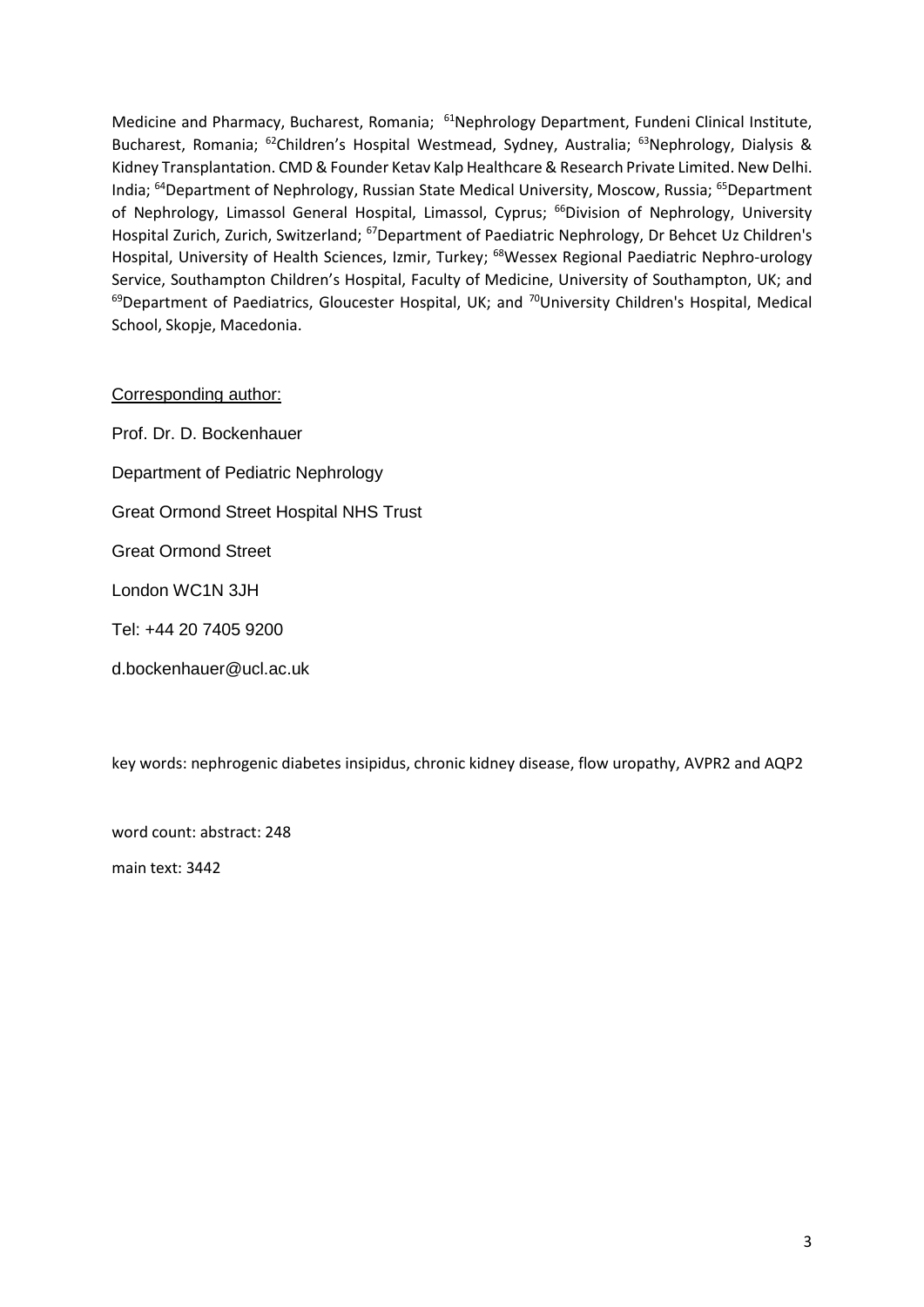#### **Abstract**

**BACKGROUND:** Primary nephrogenic diabetes insipidus (NDI) is a rare disorder and little is known on treatment practices and long-term outcome.

**METHODS:** Paediatric and adult nephrologists contacted through European professional organizations entered data in an online form.

**RESULTS:** Data was collected on 315 patients (22 countries, male 84%, adults 35%). Mutation testing had been performed in 270 (86%); pathogenic variants were identified in 258 (96%). The median (range) age at diagnosis was 0.6 (0.0-60) years and at last follow-up 14.0 (0.1-70) years. In adults, height was normal with a mean standard deviation score (SDS) of -0.39 (±1.0), yet there was increased prevalence of obesity (body mass index > 30 kg/m<sup>2</sup>) (41% versus 16% European average;  $p < 0.001$ ). There was also increased prevalence of chronic kidney disease (CKD) stage  $\geq$  2 in children (32%) and adults (48%). Evidence of flow uropathy was present in 38%. A higher proportion of children than adults (85% versus 54%; p < 0.001) received medications to reduce urine output.

Patients 25 years or older were less likely to have a university degree than the European average (21% versus 35%, p=0.003) but full-time employment was similar. Mental health problems, predominantly attention-deficit hyperactivity disorder (16%) were reported in 36% of patients.

**CONCLUSION:** This large NDI cohort shows an overall favourable outcome with normal adult height and only mild to moderate CKD in most. Yet, while full time employment was similar to the European average, educational achievement was lower, and more than half had urological and/or mental health problems.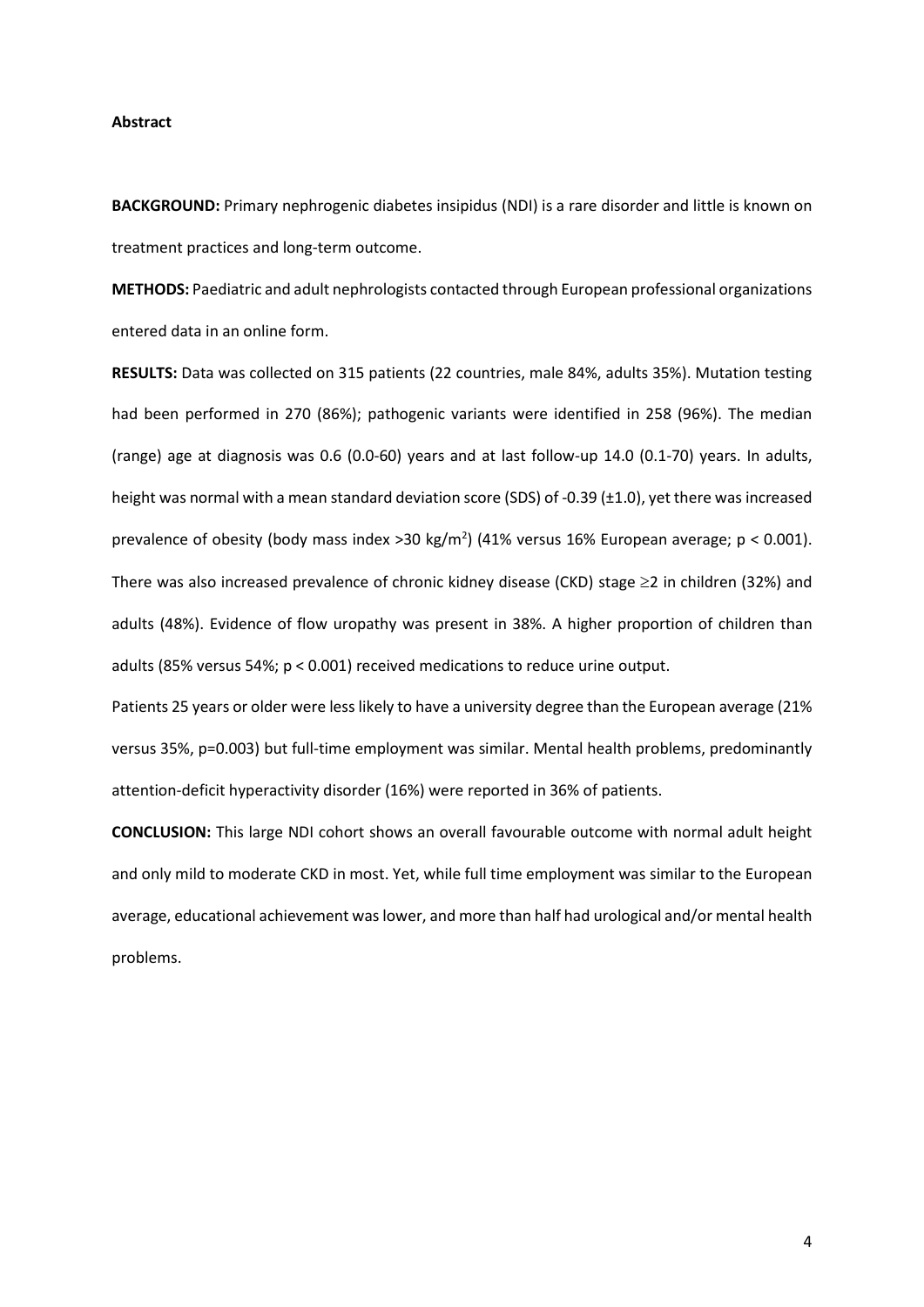## **- What is already known about this subject:**

- Primary nephrogenic diabetes insipidus is a rare inherited disorder of impaired urinary concentration
- Previous literature predominantly concerns case reports, paediatric single-centre cohorts or genetic aspects
- Data are lacking on long-term outcome

# **- What this study adds:**

- Largest cohort so far reported and inclusion of 110 adults up the age of 70 years provides important data on long-term outcome
- Final height is essentially normal and chronic kidney disease is mild in most
- There is a high prevalence of obesity, flow uropathy and mental health problems

# **- What impact this may have on practice or policy:**

 This study provides unprecedented information on long-term outcome that directly informs the management and prognosis of patients with NDI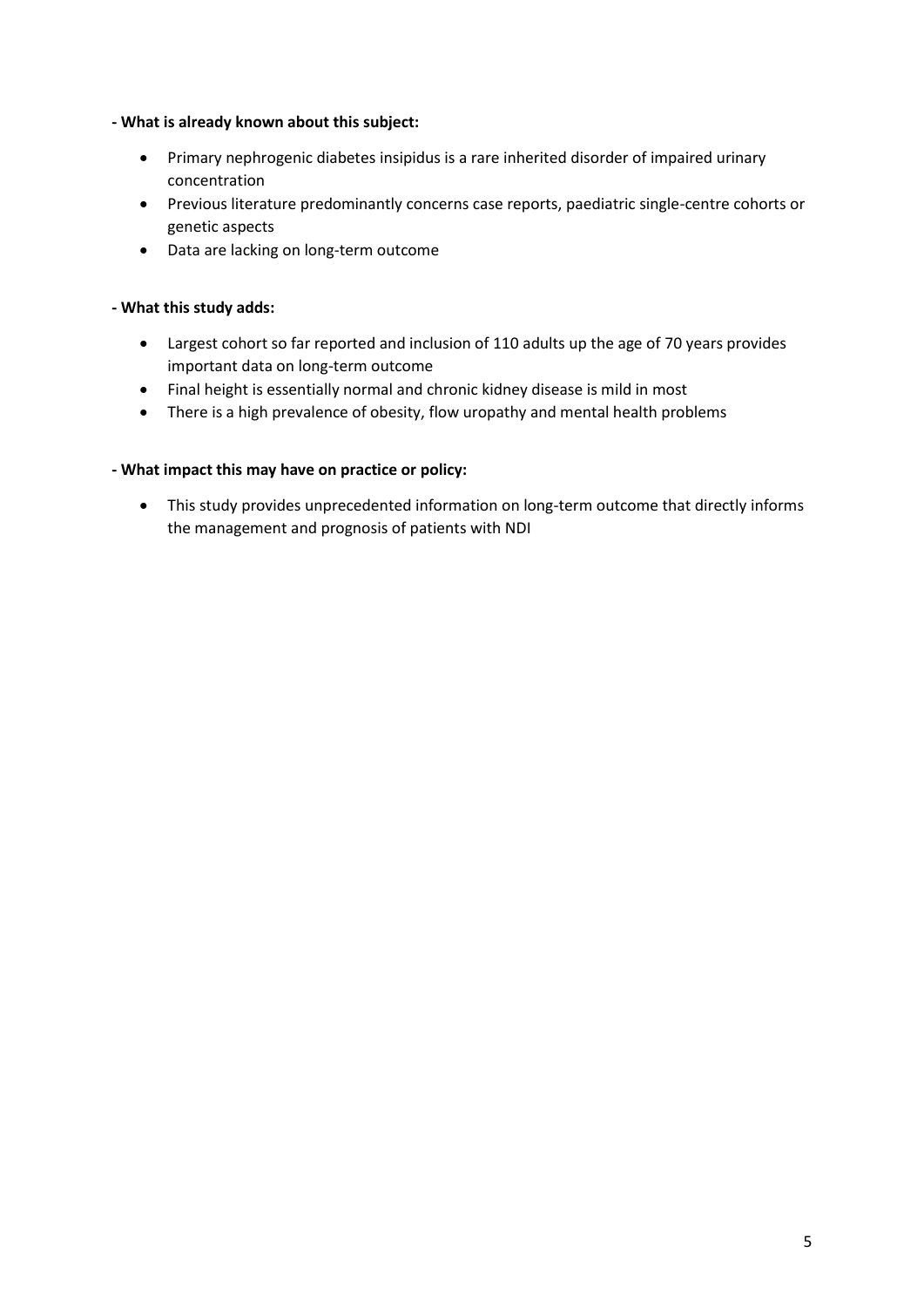#### **Introduction**

Primary nephrogenic diabetes insipidus (NDI) is a rare inherited condition of impaired urinary concentration [1]. Patients typically present in the first year of life with failure-to-thrive and vomiting. An affected adult will typically void around 10-12 litres of urine in 24 hours. Reported complications include impaired school performance and behavioural abnormalities, such as attention deficit hyperactivity disorder (ADHD) [2]. Patients may also develop a flow uropathy, dilatation of the urinary tract, because of the large urine volumes. Two genes have been identified as causative for NDI: *AVPR2*, encoding the type 2 vasopressin receptor in the kidney and *AQP2*, encoding the water channel expressed on the apical side of the principal cell in the collecting duct [1]. *AVPR2* is located on the Xchromosome and mutations are inherited in an X-linked recessive manner, whereas AQP2 mutations are typically inherited in an autosomal recessive pattern, with rare autosomal dominant cases reported [2]. Mutations in *AVPR2* are roughly 10 times more frequent than *AQP2*. Consequently, the vast majority of patients with NDI are male. Primary NDI is rare with an estimated incidence of approximately 1 in 100,000 and the few data available on long-term outcome are mostly based on small single-centre cohorts. We performed a cross-sectional cohort study to gather information on kidney function, flow uropathy, auxology, mental health, education, employment and living arrangements in patients with primary NDI across all ages.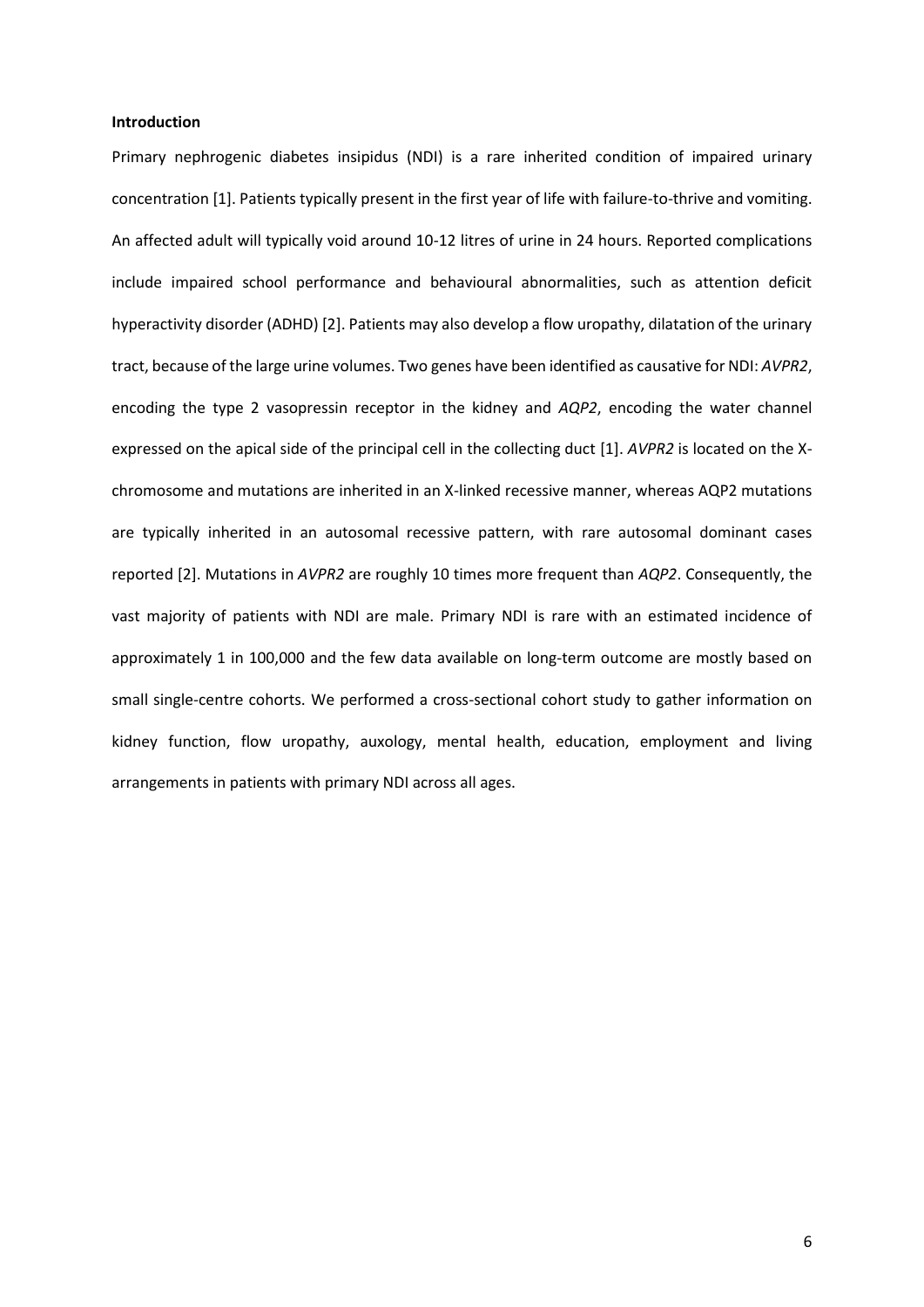#### **PATIENTS AND METHODS**

#### *Clinical data*

An email was sent to the membership of the European Reference Network for Rare Kidney Diseases (ERKNet), the European Renal Association – European Dialysis and Transplant Association (ERA-EDTA) and the European Society for Paediatric Nephrology (ESPN) through their respective working groups for inherited kidney diseases, inviting clinicians to provide data on patients with a clinical diagnosis of inherited NDI. The email contained a link to an online data form which was open from the 26<sup>th</sup> of June to the 31<sup>st</sup> of August 2019.

A total of 27 questions were asked about demographics, auxology, treatment, kidney function, comorbidities, such as hydronephrosis, bladder dysfunction and mental health problems. A list of all questions is provided in supplementary table 1.

In cases of missing information or if provided data points were noted to be outliers, corresponding clinicians were contacted via email for completion and/or verification of data. Data were deemed adequate for analysis if <5 items were missing, and the information provided was confirmed by the responsible clinician (supplementary table 2).

We used the age of 18 years to separate the cohort into a paediatric and adult group. The only exception is estimated glomerular filtration rate (eGFR), as the "Schwartz" formula is recommended up to the age of 20 years [3].

#### *Genotype-phenotype analysis*

For genotype-phenotype analysis, we divided the cohort according to the genetic information into the following 4 groups: 1. Negative: no causative mutations identified in *AVPR2* and *AQP2*; 2. Untested: genetic testing not performed; or causative mutation(s) had been identified in either 3. *AVPR2* or 4. *AQP2*. We also separated between missense and predicted loss of function (pLoF) mutations.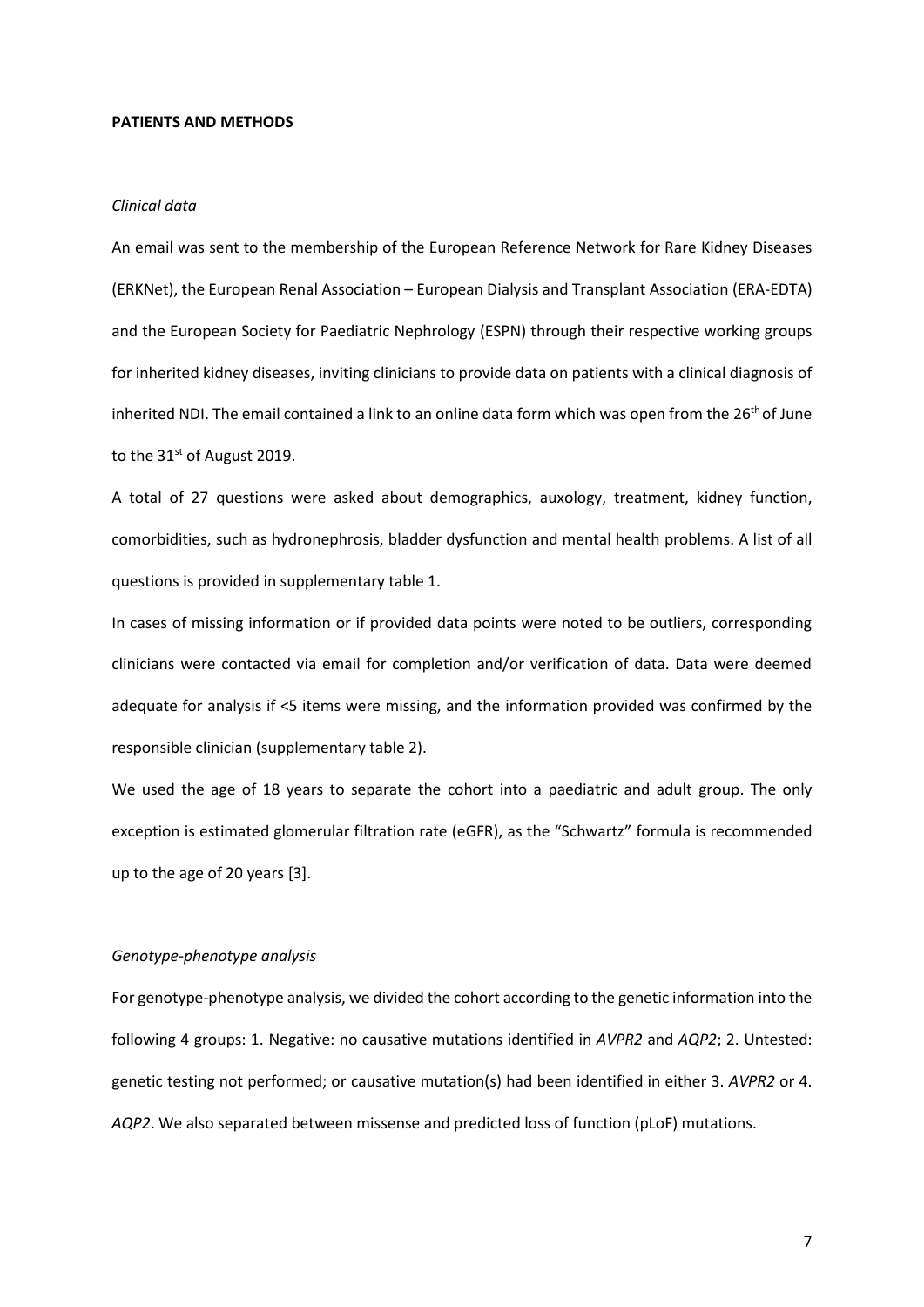#### *Auxology*

Height data were normalised and expressed as SDS (Standard Deviation Score). For children, calculations were done according to WHO data [4, 5], while for adults the US 2000 CDC growth charts (according to National Health and Nutrition Survey (NHANES) data) were used [6]. Normal height was defined as a calculated SDS ≥ -2.00.

Paediatric weight data were normalised and expressed as SDS (Standard Deviation Score), also using the WHO data. The body mass index (BMI) was calculated and defined as underweight (<18.5), normal (18.5-24.9), overweight (25.0-29.9) or obese ( $\geq$ 30.0 kg/m<sup>2</sup>), according to standard convention [7].

### *Kidney function*

The eGFR in adults (>20 years old) was calculated using the modification of diet in renal disease (MDRD) formula [3, 8]. For children (2-20 years), we used the modified "Schwartz" formula [3]. Prevalence of CKD was calculated and expressed in stages 1-5 according to KDIGO guidelines [9]. For comparison with NHANES III cohort [10], data from patients aged 20-60 years (N=76) was used for subsequent analysis of CKD prevalence. As there were only 7 patients >60 years, meaningful comparison for that age group was not possible.

#### *Psychosocial information*

We used a published estimate of a 5% worldwide prevalence of ADHD, while European epidemiological data on educational attainment and employment were extracted from the EuroStat database [11-13]. Mental Health disorders were classified according to DSM-5 criteria [14].

#### *Gross Domestic Product (GDP) per capita (\$)*

GDP per capita was based data on from The World Bank [15]. For analysis, we defined a low and high subgroup based on a 15.000\$/year cut-off, as it roughly divided the cohort in half.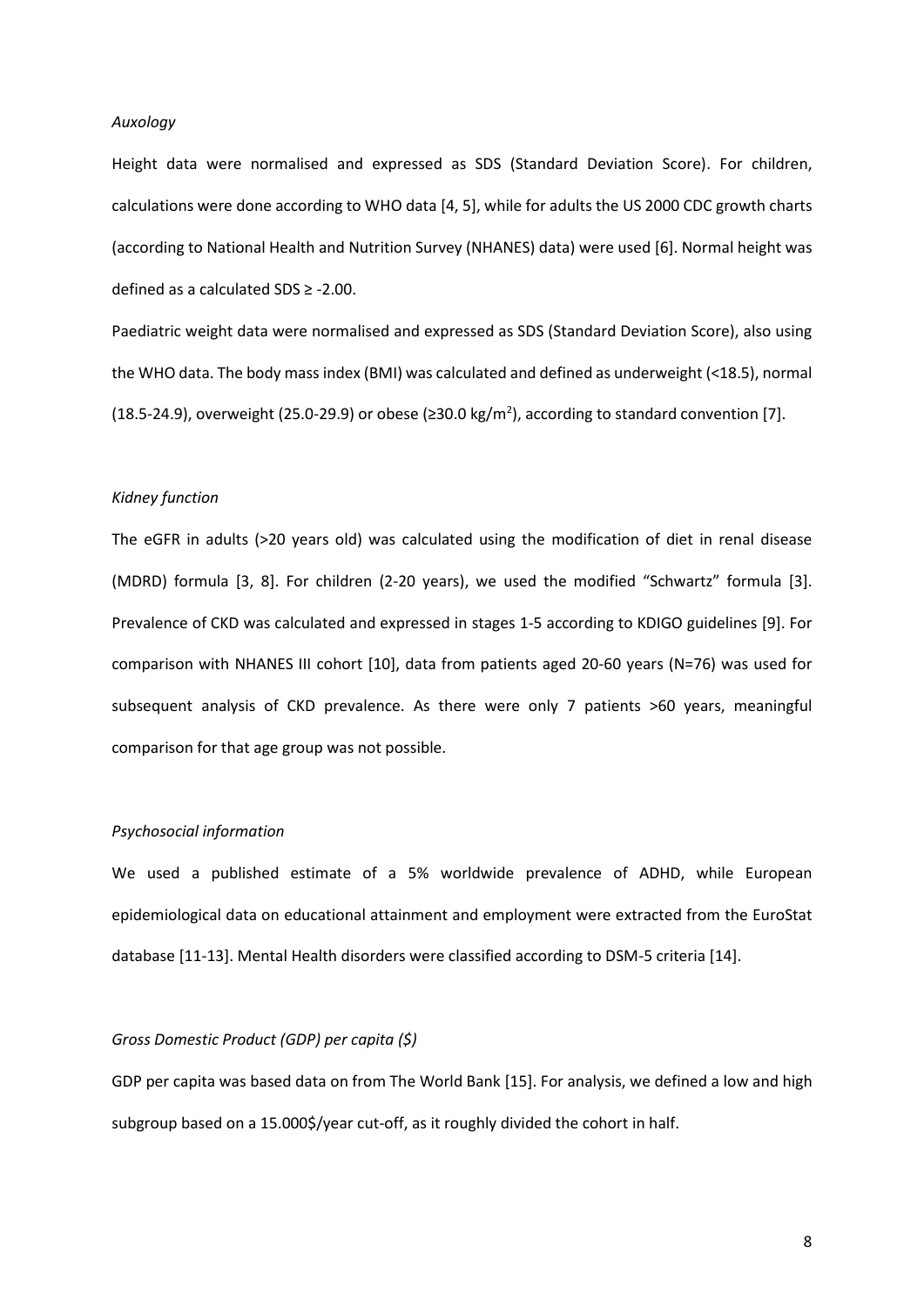### *Statistics*

Analysis was done in IBM SPSS Statistics for Windows version 24.0 (Armonk, NY: IBM Corp.).

Kolmogorov-Smirnov test was performed to assess normality of the data. Data following a normal distribution were expressed as mean ± standard deviation (SD). Non-normally distributed data were expressed as median with either range or interquartile range (IQR). Statistical significance for categorical/dichotomous variables was performed with the Pearson Chi-square test. The Student-T test was used to compare the means between two groups of parametric data and one-way ANOVA test for three or more different groups. Mann-Whitney U-test was used to compared mean ranks between dichotomous variables.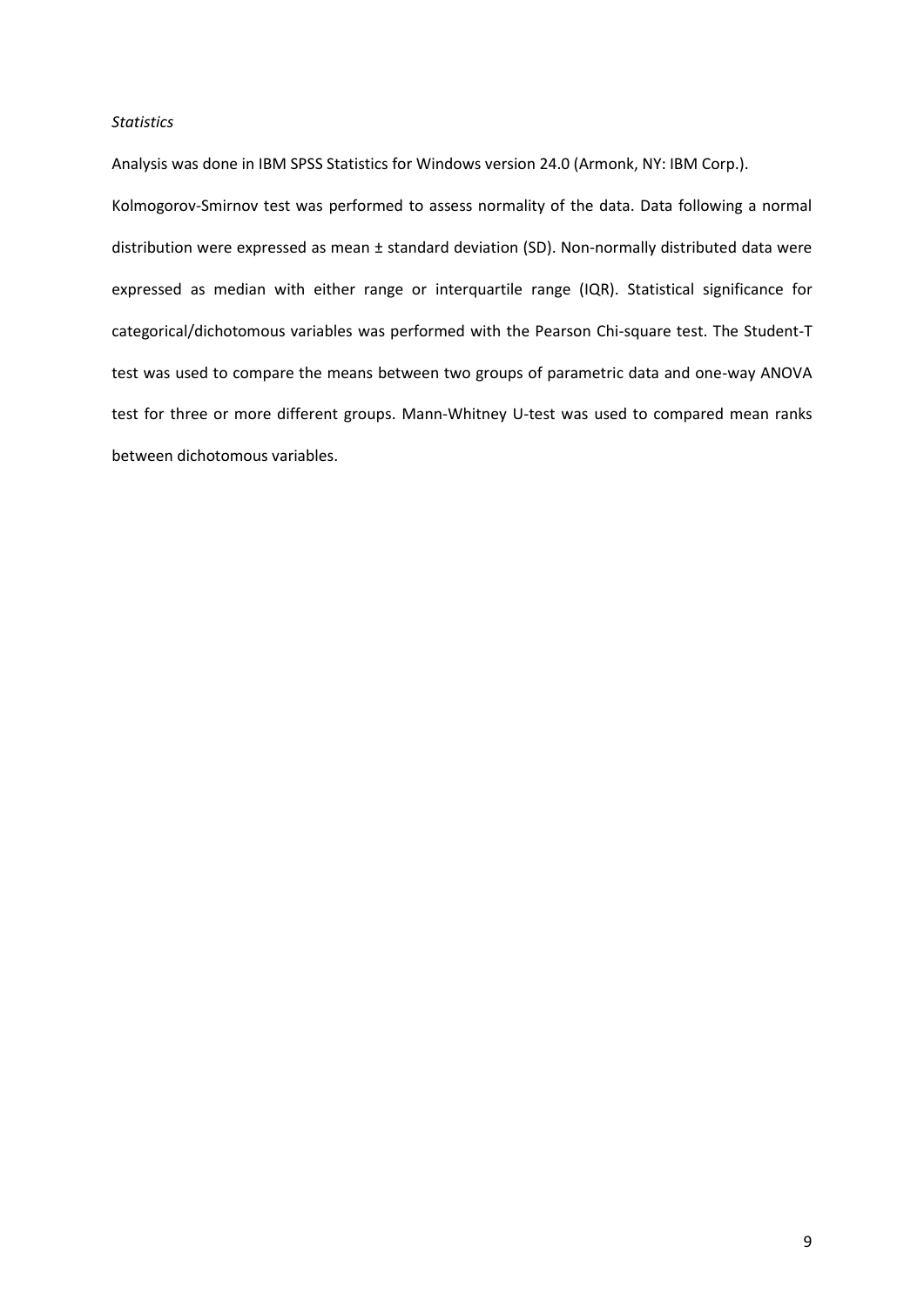#### **RESULTS**

### *Demographic and genetic data*

A total of 315 cases (from 22 countries, supplementary table 3) were available for final analysis. Gender distribution was as expected unequal with 266 (84%) males and 49 (16%) females (**Figure 1a**). Genetic analysis in the two known NDI genes had been performed in 270 cases (86%) and of these 258 (96%) were found to have causative mutations (*AVPR2*=216 and *AQP2*=42); 45 individuals had not been genetically tested (**Figure 1b**). A list of all reported mutations is provided in supplementary table 4. Distribution of the reported ethnicities showed a high proportion of white/European (81%), followed by Asian (10%) (**Figure 1c**).

The median age (range) was 14.0 (0.1-70) years at last follow up (**Figure 1d**) and 110 patients (35%) were adults (≥18 years old).

### *Age at diagnosis*

The majority (58%, N=179) of patients were diagnosed in the first year of life, yet 6% were diagnosed during adulthood (of these, 79% had pathogenic mutations). The median age (IQR) at diagnosis was 0.6 (0.1-2.0) years with no significant difference between the genetic groups (**Figure 2a**). Analysis by mutation type (**Figure 2b**) showed an earlier diagnosis in the group with predicted loss of function (pLoF) compared to missense mutations (0.3 [0.0-1.0] versus 0.7 [0.1-2.] years; p=0.037). Male patients with pathogenic mutations in *AVPR2* were significantly younger at diagnosis than females (0.5 [0.1-1.5] versus 3.1 [1.0-18.3] years; *p*=0.01) (**Figure 2c**). Moreover, patients living in countries with higher GDP per capita had an earlier age at diagnosis compared with those in low-income countries (0.5 [0.0-1.4] versus 0.7 [0.3-3.0] years; p=0.011) (**Figure 2d**).

### *Auxology*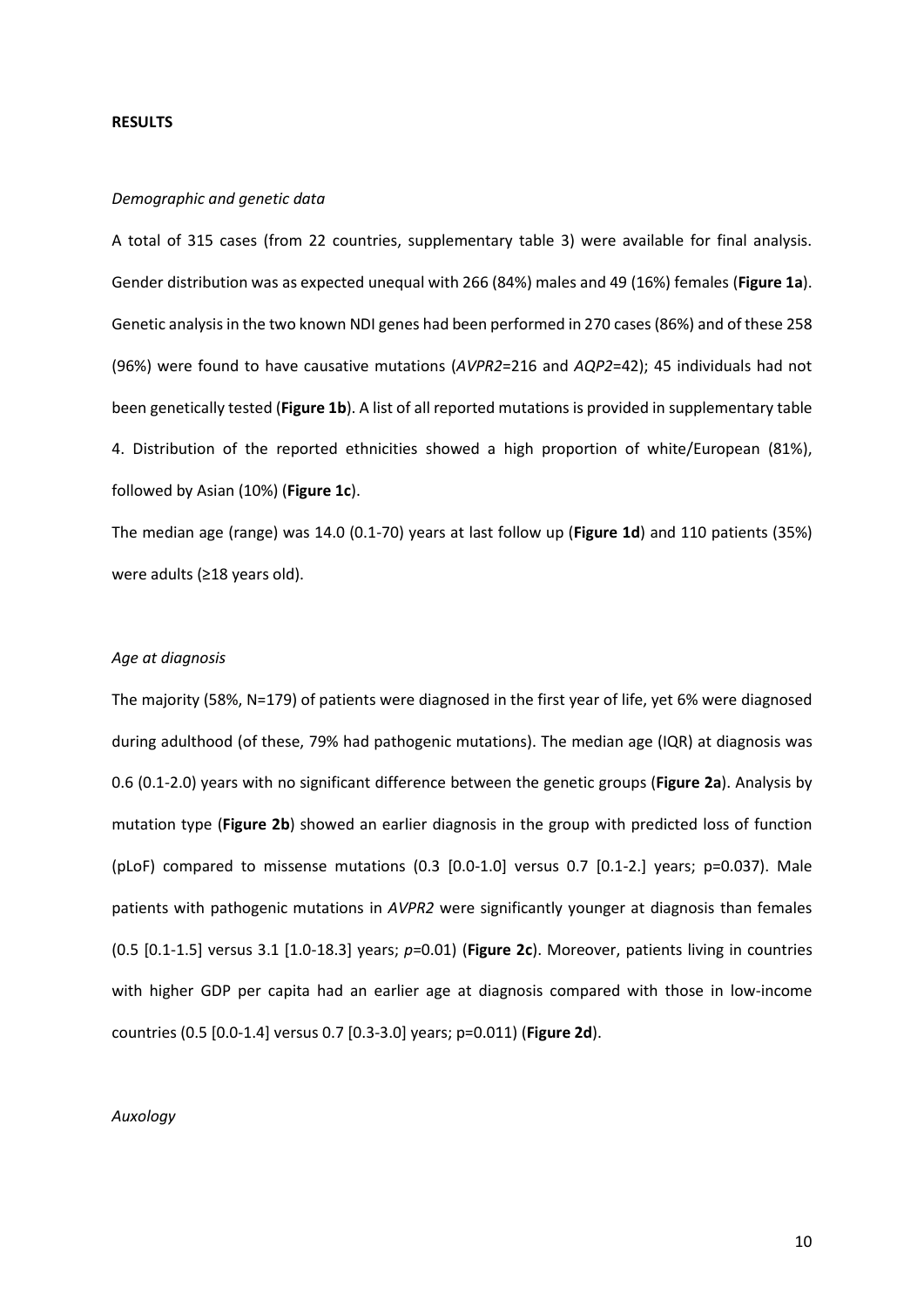Reported weight and height SDS for both paediatric and adult patients were analysed for the 4 genetic groups (**Table 1**). There was no significant difference for weight SDS between the paediatric groups (**Figure 3a**). In contrast, there was a significant difference (*p*=0.03) in adults,showing an increased BMI (Mean±SD) in patients with confirmed mutations (29.3±6.2) compared to those with undefined genetic diagnosis (26.0±5.5). Secondary analysis for adult patients from EU28 countries (N=68) showed a significantly elevated proportion of obese individuals in the NDI cohort compared to the reference population (41% versus 16%; *p*<0.001) (**Figure 3b**). This scenario was reversed for height: paediatric patients with confirmed mutations had a significantly (p<0.05) lower height SDS compared to those in the negative group (**Figure 3c**). This difference was not seen in the adult patients (**Figure 3d**). Overall 12.6% of individuals from the entire cohort did have a low height (SDS<-2.0) at last follow up.

### *Kidney function*

The prevalence of CKD stage≥2 in the paediatric age (2-20 years old) was 32%, with most (85%) in stage 2 (**Figure 4a**).

Mean ( $\pm$ SD) eGFR at last follow up in adults was 87 ( $\pm$ 36) ml/min/1.73m<sup>2</sup> and was broadly similar across the genetic groups: Negative 74 (±35), Untested 84 (±44), *AVPR2* 87 (±32) and *AQP2* 97 (±43) ml/min/1.73m<sup>2</sup>; (p=0.8). Of the 87 adult patients ( $\geq$ 20 years) with eGFR data available, 42 (48%) had CKD stage≥2 and one patient with end-stage kidney disease (ESKD) was noted (**Figure 4b**). The linear estimation of kidney function decline in adults showed a loss of 1.4 ml/min/1.73m<sup>2</sup>/year from 20 years of age with a starting eGFR of 110ml/min/1.73m<sup>2</sup>(**Figure 4c**). CKD stage≥2 was significantly (p<0.001) more common (44%) in NDI patients age 20-60 years compared to the NHANES III population (26%). The difference was especially pronounced at younger adult age (20-39 years) with a prevalence of 32% (N=57), compared to 14% in NHANES III (**Figure 4d**). In adult patients, no significant association was found between kidney function and genetic group or GDP. However, in the paediatric group (2-20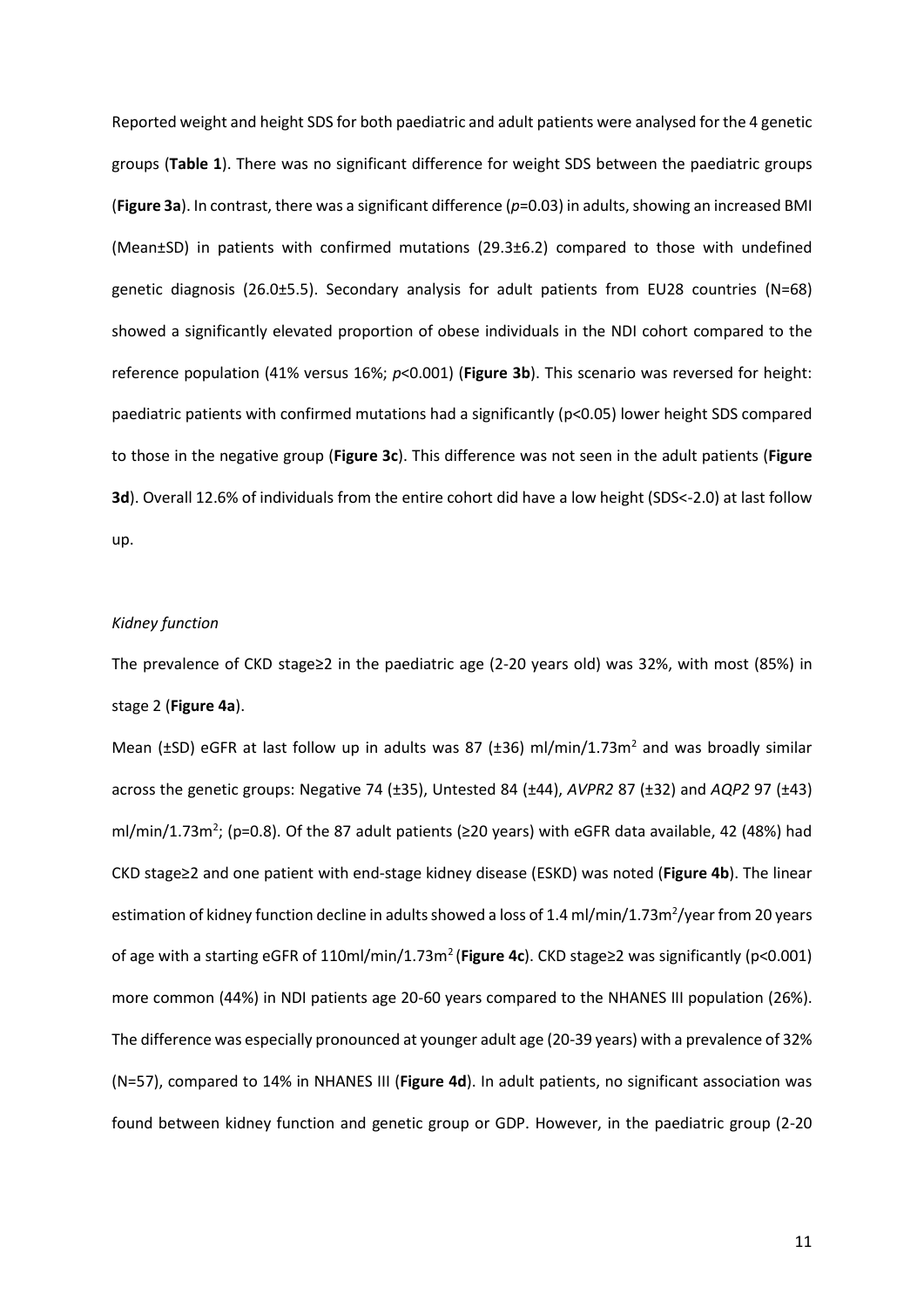years), mean (±SD) eGFR was higher in countries with high income compared to low income (110 (±29) versus 95 (±29) ml/min/1.73m<sup>2</sup> ; p=0.001) (**Figures 4e, f**).

### *Treatment*

From the entire cohort (N=315), 67% were treated (at last follow-up) with thiazide diuretics, 35% with potassium-sparing diuretics and 31% with nonsteroidal anti-inflammatory drugs (NSAIDs) (supplementary table 6). The age distribution for thiazide and NSAID treatments are shown in **Figure 5a** and **Figure 5b**. Prescription of these drugs was significantly (p<0.001) more prevalent in patients under 20 years of age: 44% of adult patients were not prescribed either of these drugs in contrast to 15% of children (**Figure 5c**). With regards to tube feeding for long-term enteral feeding/hydration, 18% (N=59) had had a nasogastric tube and 7% (N=23) a gastrostomy in place at some point (N=247). The median (IQR) age for tube insertion was <1-month (<1 to10) and for removal 2.0 (1.0-3.8) years.

#### *Complications*

In total 45% of patients had evidence of flow uropathy. The prevalence of hydronephrosis, bladder dysfunction or both (N=266) were 34%, 23% and 12%, respectively (**Figure 6a**). Of note eGFR was significantly (p=0.001) lower in those with urological complications compared to those without (90 versus 103 ml/min/1.73m<sup>2</sup>) (Figure 6b). Patients of Asian ethnicity had a higher presence of flow uropathy (20/27; 74%) than Europeans (83/207; 40%) (p<0.001). Other factors like gender, genetics or medication prescription were not significantly associated with an increased risk of flow uropathy. Primary nocturnal enuresis was reported in 38% of patients ≥6 years old (N=250) and the median (IQR) age at achieving nocturnal continence was 8 (6-12) years (**Figure 6c**). There was no significant correlation between enuresis and flow uropathy.

#### *Mental health*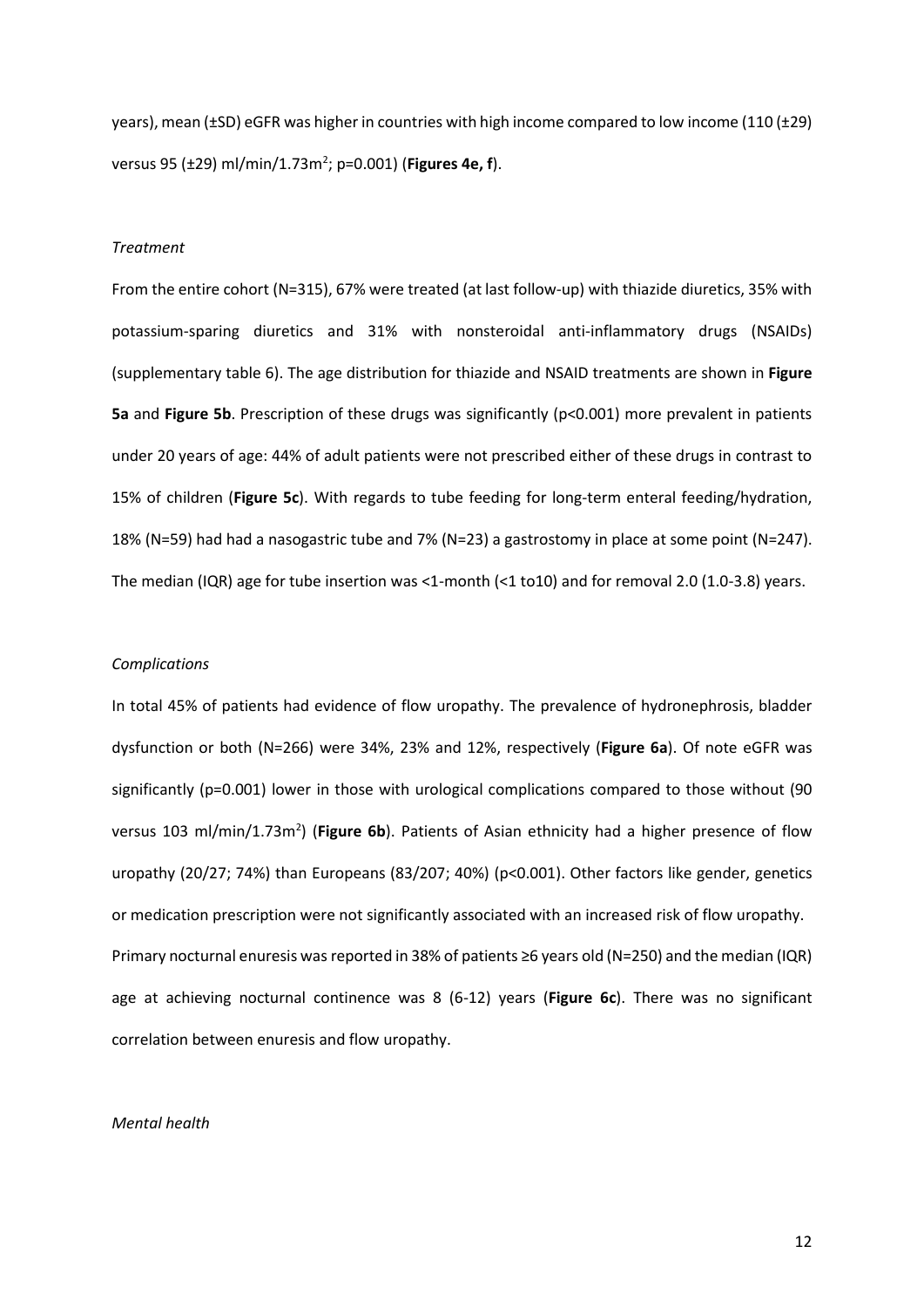Mental health problems were reported in 36% of the entire cohort (N=178), and in 41% of adults, which is significantly (p<0.001) higher than in the general European population (25%) [16]. A diagnosis of ADHD was reported in 16%, which again was significantly (p<0.001) higher than in the general population (5%) (**Figure 7a**). Among demographic variables that correlated positively (p<0.05) with ADHD were: male gender, low GDP and European ethnicity; in contrast, there was no significant correlation with underlying gene, type of mutation or medication prescription.

The second most frequent mental health diagnosis was intellectual disability, reported in 9% (N=16). There was no significant association with gender, ethnicity, age at diagnosis and GDP. Supplementary table 7 details the different mental health disorders identified in our cohort.

### *Education, employment and living arrangements*

For those individuals (N=41) within the 25-54 years age range and belonging to one of the EU-28 countries, the highest level of education achieved was primary (15%), secondary (58%) and tertiary (27%) (**Figure 7b**). When compared to average data from 28 European countries, this NDI cohort has a significantly (p=0.03) smaller proportion of patients achieving an academic degree (EU28: 35%). The rate of patients  $\geq$ 25 years of age in full employment was 73%. In the age range of 25-55 years for which comparable general population data are available, there was no significant difference for fulltime employment between this NDI cohort (78.4%) and EU28 (80.4%). 79% of the patients in our cohort with an age above 30 years old were living independently (away from parental home) (**Figure 7c**).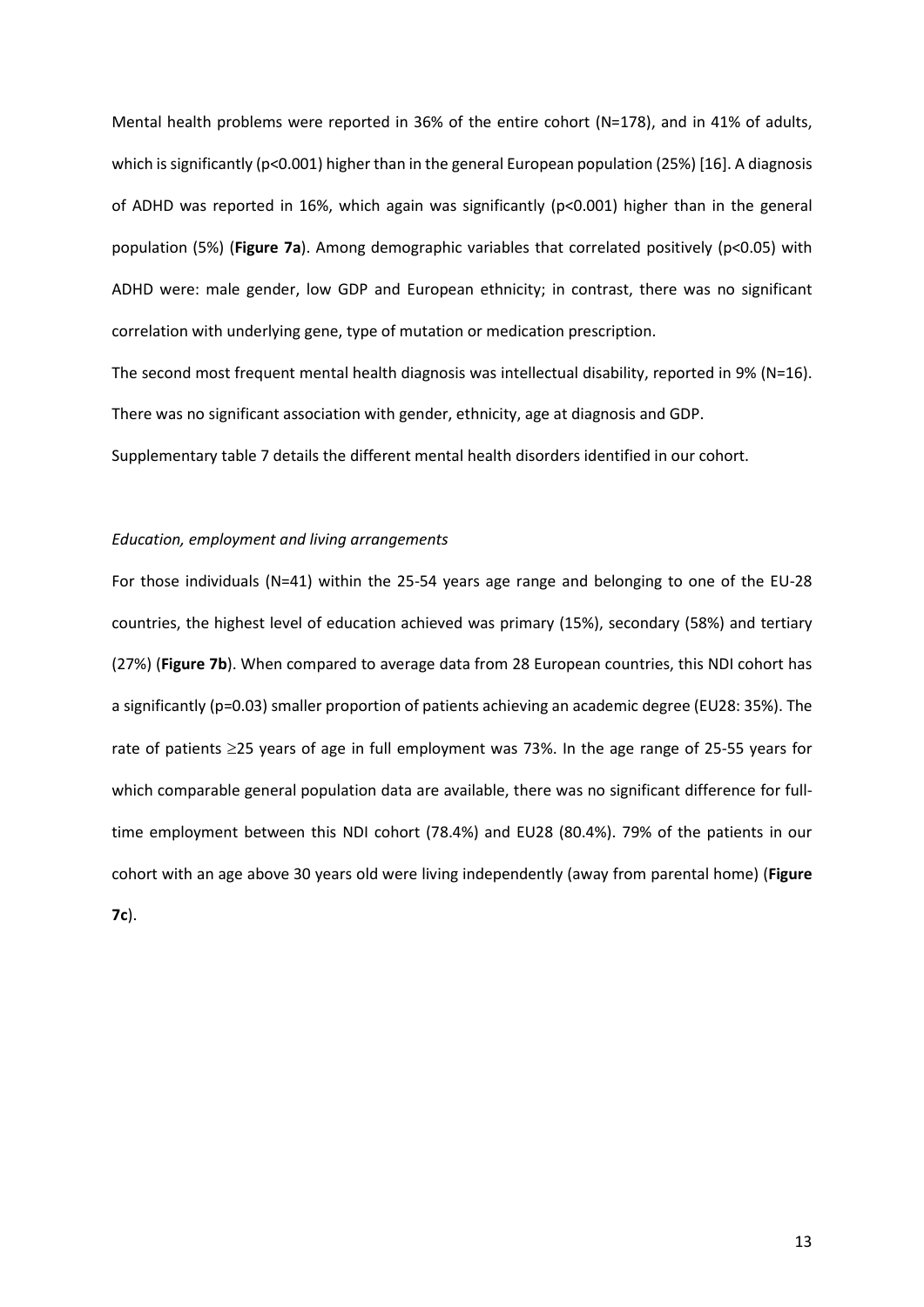### **Discussion**

We report on clinical, genetic and psychosocial data from patients with a diagnosis of primary NDI. To the best of our knowledge our cohort is the largest reported so far for this condition, spanning an age range of 70 years (**Figure 1d**) and including patients from 22 countries. More than a third of patients are adults, thereby providing robust data on final height, educational achievement, employment and living arrangements. Our results are thus of relevance to the management and prognosis of patients affected by this rare condition.

### *Genetics*

The vast majority (86%) of patients had genetic testing performed (**Figure 1b**), with causative mutations identified in almost all (96%). This diagnostic yield is roughly similar to previously reported figures, which typically are around 90-95% [17-19]. As expected, there is a strong predominance of male patients (84%) due to the X-linked inheritance of *AVPR2* mutations. However, the proportion of patients with autosomal recessive NDI (16%) is slightly higher than the usually reported 10% [1, 19]. We presume that this reflects a higher proportion of patients from consanguineous background in our cohort, as 69% of *AQP2* mutations were homozygous. Of note, the prevalence of *AQP2*-associated NDI in patients from European centres was 12% and thus similar to previous reports.

### *Age at diagnosis*

Most patients were diagnosed in the first year of life (**Figure 2a**) with the typical presentation of NDI in the first year of life with vomiting and growth failure [1]. Nevertheless, 42% of patients was diagnosed later, including 6% diagnosed as adults, the oldest one at the age of 60 years. This reflects the spectrum of severity of this disorder and there are probably several factors leading to such late diagnosis: firstly, 32% (N=6) of patients diagnosed in adult age were females with confirmed (N=3) or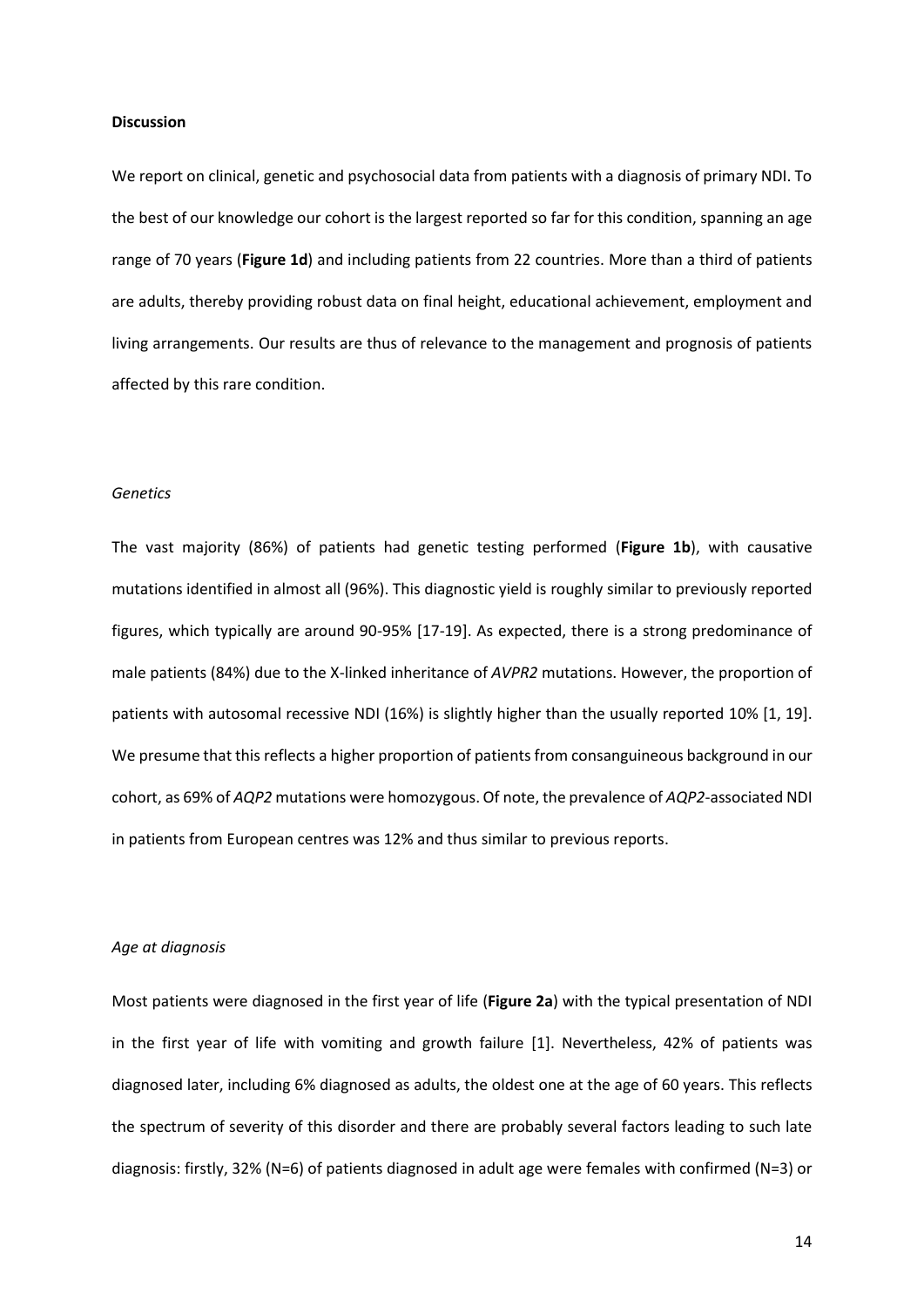potential (untested or no identified mutation) *AVPR2* mutations, likely reflecting skewed Xinactivation with some AVPR2 expression [20]. Next, some missense mutations may not completely abolish functionality of the encoded protein, leading to partial NDI [21]. Indeed, patients with pLoF mutations were diagnosed at younger age than those with missense variants (Figure 2b). Lastly, this may in part also reflect the health care system, as age of diagnosis was later in countries with low compared to high GDP (Figure 2d).

#### *Auxology*

Data on growth are overall reassuring: while height SDS was below the average in the paediatric age group, it was still in the normal range (Figure 3c). More importantly, final height in adults is similar to the normal population (Figure 3d), suggesting that the lower height ascertained in childhood may reflect delayed puberty, a common complication of chronic kidney disease [22]. Of interest is the significantly increased proportion of obesity in adults (Figure 3b), which was most pronounced in those with confirmed mutations. Children with NDI typically receive specialist dietetic advice to maximise caloric intake without increasing the osmotic load, so as to provide sufficient calories for normal growth, yet minimising urine output [1]. This is also reflected in the fact that 25% of children received long-term tube feeding. This treatment appears to work well during childhood as weight SDS in children was similar to the age- and sex-matched general population. However, the increased adult weight potentially reflects ongoing caloric maximisation, including perhaps from calorie-containing drinks, even when growth has finished. Our data suggest that ongoing dietetic support into adulthood may be indicated, albeit with the aim of reducing caloric input, rather than increasing it. Moreover, as obesity increases the risk for diabetes mellitus, proactive monitoring might be advisable in obese adult patients, especially since one of the cardinal symptoms of diabetes, polyuria, is already present anyway.

15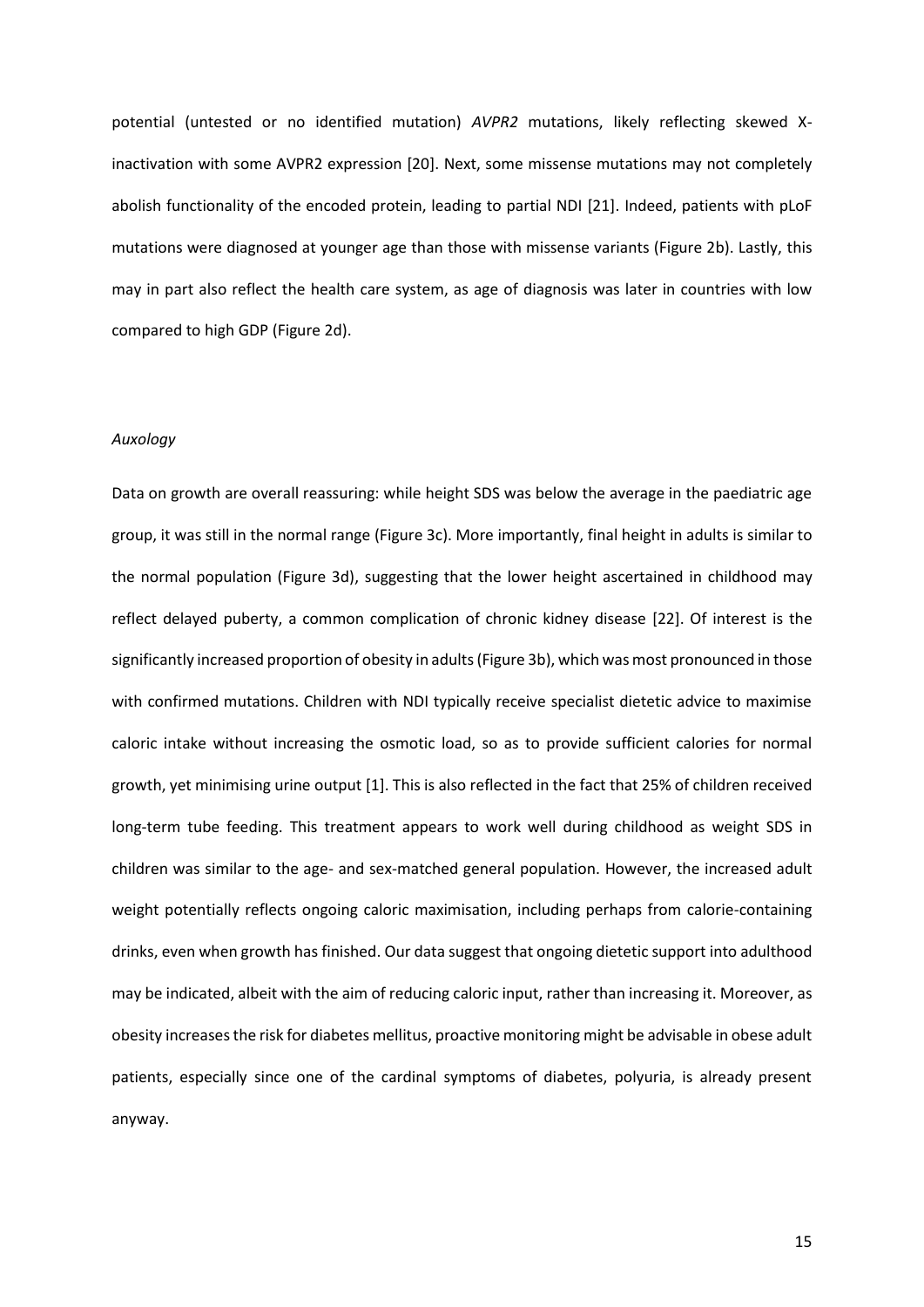### *Kidney function*

Almost a third of patients below 20 years of age had CKD stage $\geq$ 2 (5% stage $\geq$ 3) and this increased to 48% (25% stage≥3) in the >20-year age group (Figure 4). Using the NHANESIII data for comparison in adults, the prevalence of CKD stage 
2 is significantly higher in our NDI cohort. While there are no large-scale epidemiological studies of CKD in children, data from registries suggest a prevalence of CKD around 70 per million of the age-related population (<0.01%) [23, 24]. Thus, the prevalence of CKD is significantly higher in NDI patients across all age groups. This may reflect flow uropathy (as those with this complication have lower GFR), as well as kidney injury from repeated episodes of dehydration. Nevertheless, ESKD is rare and was reported in only one patient.

#### *Drug treatment*

Drugs typically used in the treatment of NDI with the aim of reducing urine output include NSAID, thiazides and amiloride [1]. A previous single centre report had suggested that these drugs may be less effective with increasing age and that many patients come off drug treatment during school age [18]. A similar decrease in drug use with age was also reported in a paediatric multicentre study [19]. Our data here appear to confirm this: while more than 80% of paediatric patients are treated with medications, this decreases to 54% in adult patients (Figure 5).

### *Urological Complications*

Nocturnal enuresis is an important problem in paediatric NDI patients, because of the large volumes of urine produced and the attached social stigma [18]. In this study, patients achieved nocturnal continence, albeit delayed at a median age of 8 years.

Flow uropathy and bladder dysfunction, especially bladder enlargement are recognised complications of NDI, associated with the large urine volumes [18, 25]. Our data suggest that these complications

16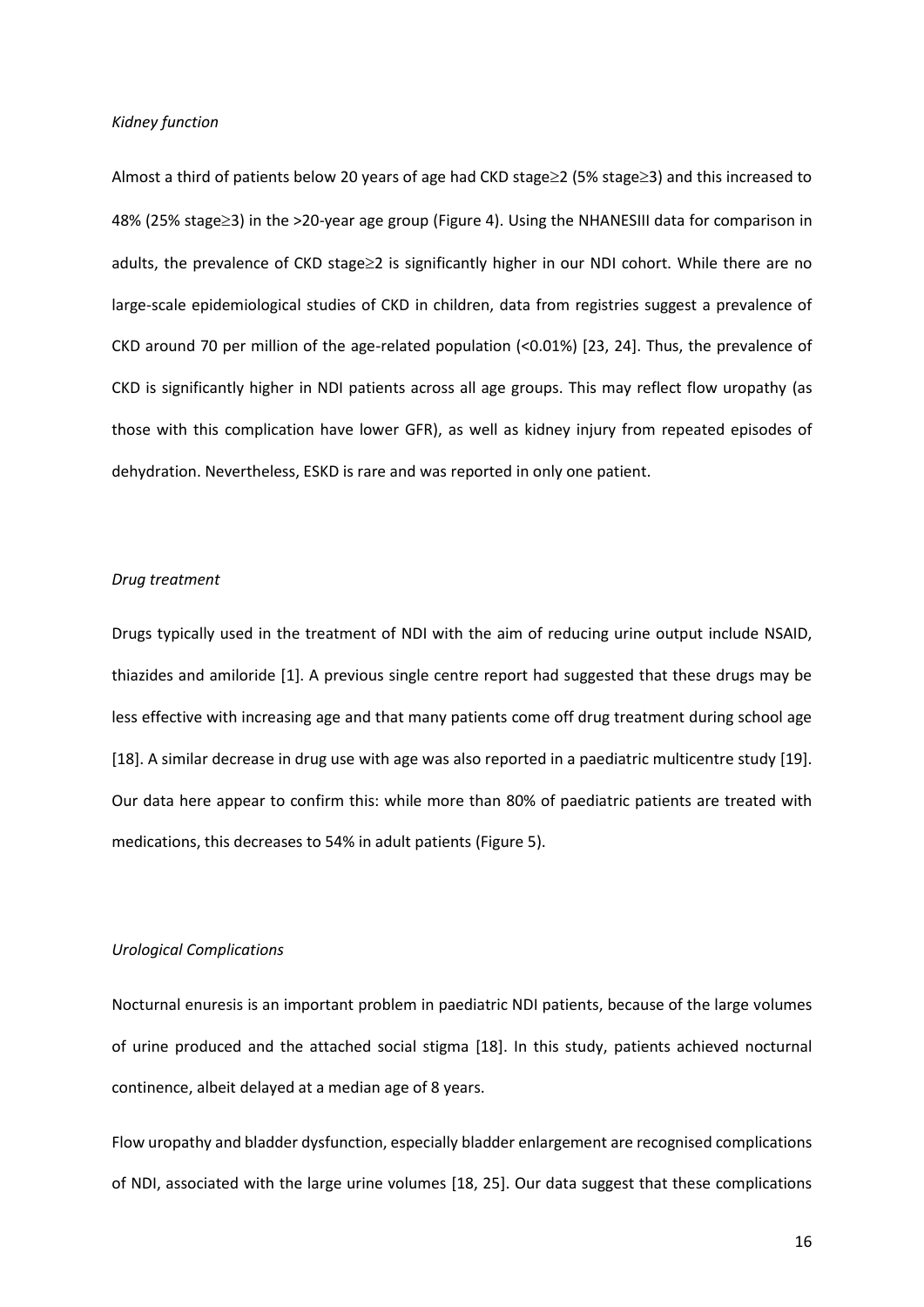are present in almost half of all patients, which is similar to another multicentre cohort [19]. Importantly, the presence of this complication was associated with a lower eGFR. Yet, whether this truly reflects kidney damage from the flow uropathy, or whether patients with this complication have just more severe disease with potentially more episodes of dehydration cannot be discerned from our data.

### *Mental Health*

Very little data on mental health problems in NDI exist. One single centre study specifically examining this issue reported that almost half of patients fulfilled criteria for a diagnosis of ADHD [2], yet in a separate cohort, a formal diagnosis of ADHD was noted in only 12.5% [18]. Our data here show a prevalence of 16%, more in line with the second study, yet this may be an underestimate as patients may either not have been formally tested or the corresponding nephrologist may not have been aware of the diagnosis. In any case, this prevalence is higher than in the general population (5%) [11]. The fact that the prevalence of ADHD is roughly similar across the genetic groups argues against a genespecific effect and instead may be related to brain injury from repeated severe dehydration or simply reflects difficulties concentrating because of constant thirst and need to go to the toilet [2].

Perhaps surprisingly, intellectual disability was the second most frequent diagnosis within the mental health disorders, reported in 9% of patients with available data. Early reports of NDI had highlighted complications of severe mental impairment and intracranial calcifications: in one study, 3 out of 17 patients had an intelligence quotient  $\geq$ 1SD below the norm and there are further reports of patients with severe mental impairment [2, 26-28]. This is considered a complication from repeated episodes of severe dehydration that can be avoided with adequate treatment [1]. While the frequency of intellectual impairment in our report is lower than in those earlier reports, it nevertheless remains a problem. Due to the low number (N=16) of patients with reported intellectual disability, statistical analysis to identify potential risk factors did not provide further information. Importantly, the degree

17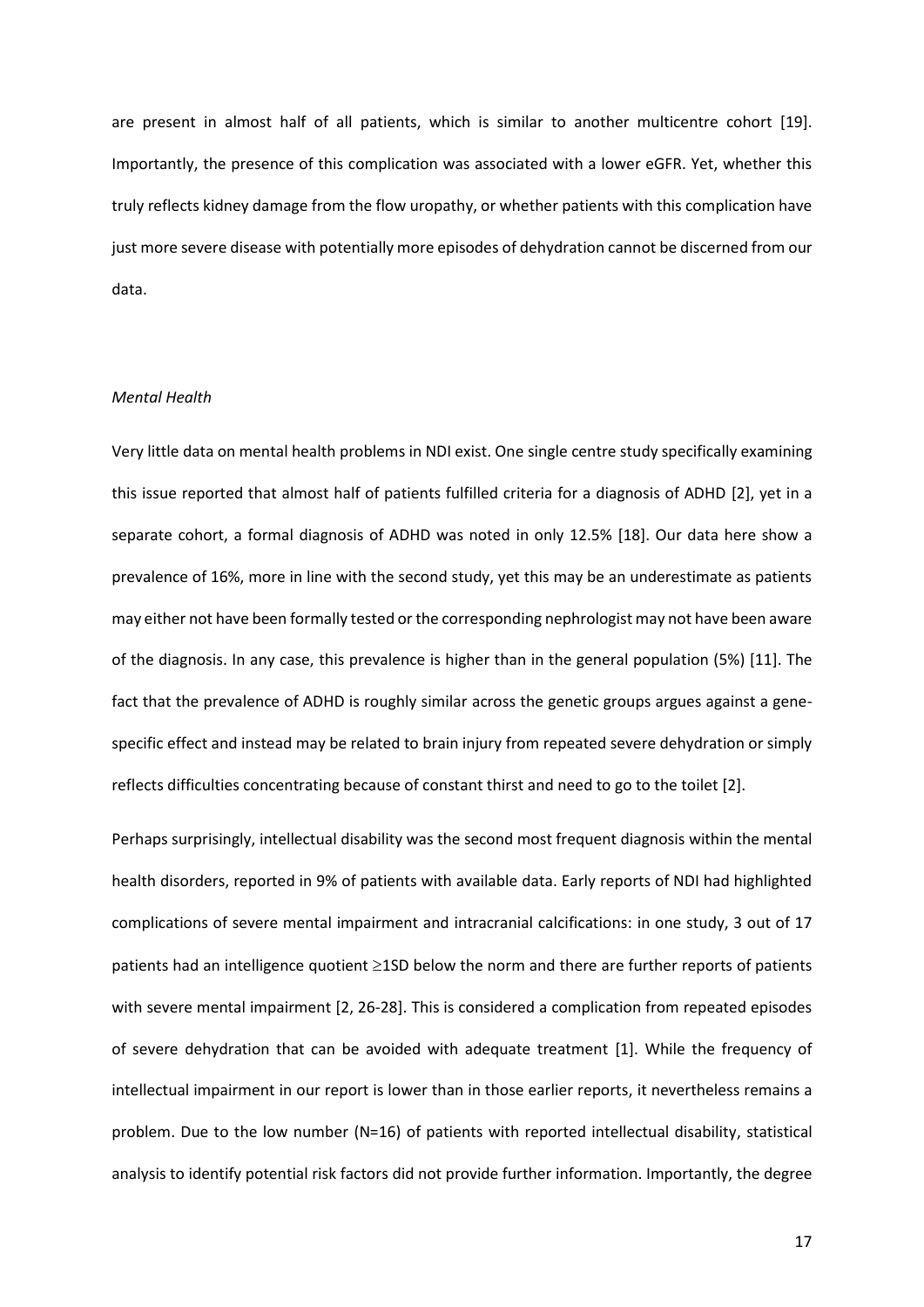of intellectual disability and especially data on formal intelligence assessments were not captured in our study, so that the overall significance of this problem cannot be assessed further.

#### *Education, employment and living arrangements*

So far, virtually no data on education and employment have been reported for patients with NDI. The fact that a smaller proportion of patients achieved an academic degree compared to the European average is consistent with the report of intellectual disability in 9%. Encouragingly, the finding that the proportion of 25-55-year old patients in full-time employment is similar to the general population and that the vast majority of >30-year old patients live independently from their parents argues against pervasive intellectual problems.

### *Conclusions*

We provide clinical and social data on a large cohort of patients with NDI. Overall, these suggest a favourable long-term outcome, with patients attaining a normal final height and a similar rate of fulltime employment as the general population. While mild CKD is common, ESKD is extremely rare. However, more than half of patients suffer from urological complications and/or mental health problems, respectively. Our data inform the management and prognosis of patients with NDI.

#### **Acknowledgements**

This work was supported by The European reference network for rare kidney diseases (ERKnet). Dr Lopez-Garcia is supported by the William Harvey Research Institute. Dr. Bockenhauer is supported by the NIHR Biomedical Research Centre at GOSH/ICH.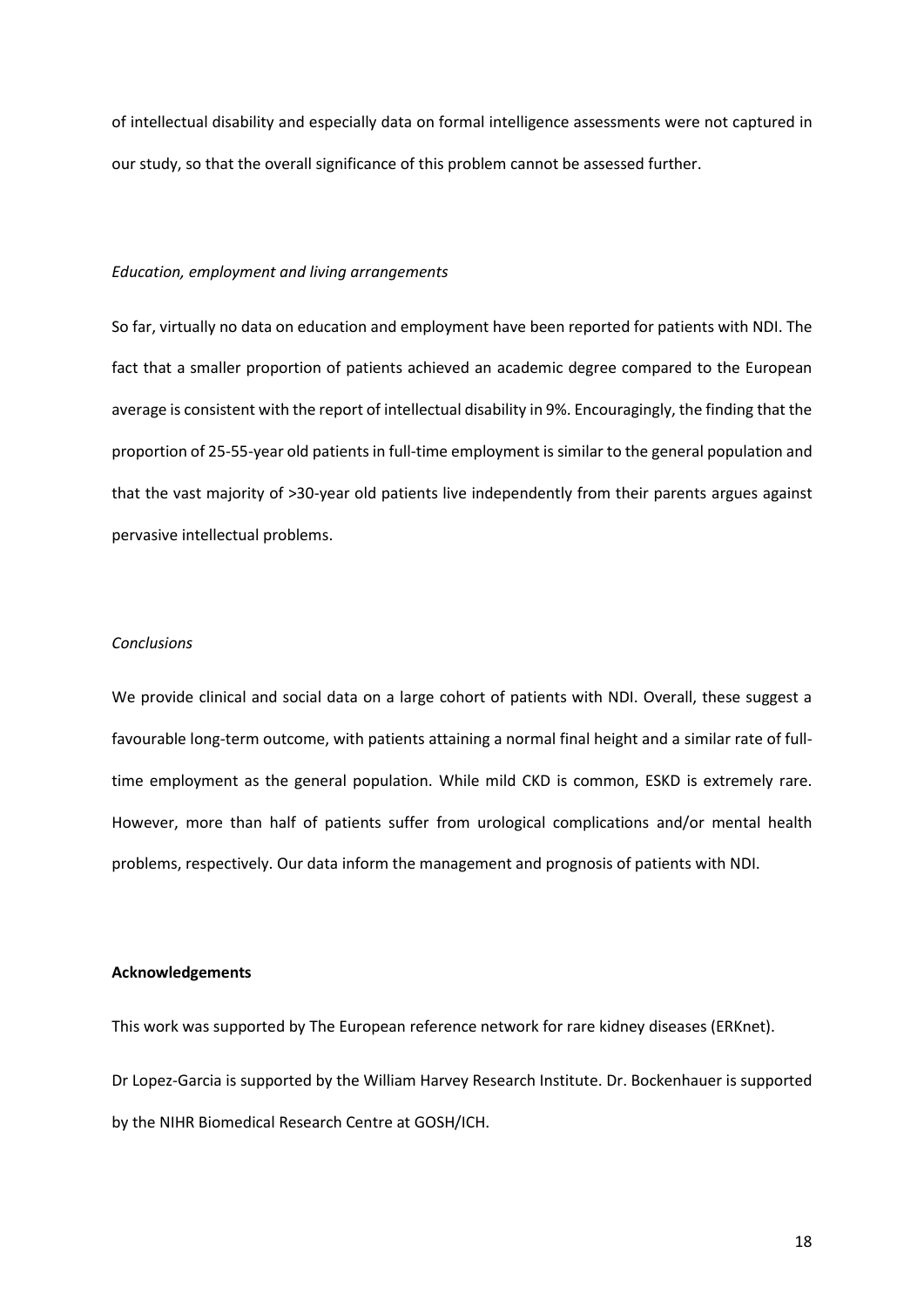# **References**

1. Bockenhauer D, Bichet DG. Pathophysiology, diagnosis and management of nephrogenic diabetes insipidus. Nat Rev Nephrol 2015;11(10):576-588

2. Hoekstra JA, van Lieburg AF, Monnens LA*, et al.* Cognitive and psychosocial functioning of patients with congenital nephrogenic diabetes insipidus. Am J Med Genet 1996;61(1):81-88

3. Schwartz GJ, Munoz A, Schneider MF*, et al.* New equations to estimate GFR in children with CKD. J Am Soc Nephrol 2009;20(3):629-637

4. WHO Child Growth Standards based on length/height, weight and age. Acta Paediatr Suppl 2006;450:76-85

5. de Onis M, Onyango AW, Borghi E*, et al.* Development of a WHO growth reference for schoolaged children and adolescents. Bull World Health Organ 2007;85(9):660-667

6. Kuczmarski RJ, Ogden CL, Guo SS*, et al.* 2000 CDC Growth Charts for the United States: methods and development. Vital Health Stat 11 2002(246):1-190

7. Clinical guidelines on the identification, evaluation, and treatment of overweight and obesity in adults: executive summary. Expert Panel on the Identification, Evaluation, and Treatment of Overweight in Adults. Am J Clin Nutr 1998;68(4):899-917

8. Selistre L, De Souza V, Cochat P*, et al.* GFR Estimation in Adolescents and Young Adults. Journal of the American Society of Nephrology 2012;23(6):989-996

9. Kidney Disease: Improving Global Outcomes (KDIGO) CKD Work Group. KDIGO 2012 Clinical Practice Guideline for the Evaluation and Management of Chronic Kidney Disease. Kidney International Supplements 2013;3(1):73-90

10. Coresh J, Astor BC, Greene T*, et al.* Prevalence of chronic kidney disease and decreased kidney function in the adult US population: Third National Health and Nutrition Examination Survey. Am J Kidney Dis 2003;41(1):1-12

11. Polanczyk G, de Lima MS, Horta BL*, et al.* The worldwide prevalence of ADHD: a systematic review and metaregression analysis. Am J Psychiatry 2007;164(6):942-948

12. Eurostat. *Educational attainment statistics*. [https://ec.europa.eu/eurostat/statistics](https://ec.europa.eu/eurostat/statistics-explained/index.php?title=Educational_attainment_statistics#Level_of_educational_attainment_by_age)explained/index.php?title=Educational\_attainment\_statistics#Level\_of\_educational\_attainment\_by [age](https://ec.europa.eu/eurostat/statistics-explained/index.php?title=Educational_attainment_statistics#Level_of_educational_attainment_by_age) (01/05/2019; date last accessed).

13. Eurostat. *Employment rate by sex and age.* [https://ec.europa.eu/eurostat/databrowser/view/t2020\\_10/default/table?lang=en](https://ec.europa.eu/eurostat/databrowser/view/t2020_10/default/table?lang=en) (28/02/2020; date last accessed).

14. American Psychiatric A, American Psychiatric A, Force DSMT. *Diagnostic and statistical manual of mental disorders : DSM-5*. American Psychiatric Association, Placed Published: 2013.

15. 2018 WB. World Development Report 2018: Digital Dividends. Washington DC: World Bank.

16. Alonso J, Angermeyer MC, Bernert S*, et al.* Prevalence of mental disorders in Europe: results from the European Study of the Epidemiology of Mental Disorders (ESEMeD) project. Acta Psychiatr Scand Suppl 2004(420):21-27

17. Sasaki S, Chiga M, Kikuchi E*, et al.* Hereditary nephrogenic diabetes insipidus in Japanese patients: analysis of 78 families and report of 22 new mutations in AVPR2 and AQP2. Clin Exp Nephrol 2013;17(3):338-344

18. Sharma S, Ashton E, Iancu D*, et al.* Long-term outcome in inherited nephrogenic diabetes insipidus. Clin Kidney J 2019;12(2):180-187

19. D'Alessandri-Silva C, Carpenter M, Ayoob R*, et al.* Diagnosis, Treatment, and Outcomes in Children With Congenital Nephrogenic Diabetes Insipidus: A Pediatric Nephrology Research Consortium Study. Front Pediatr 2019;7:550

20. Arthus MF, Lonergan M, Crumley MJ*, et al.* Report of 33 novel AVPR2 mutations and analysis of 117 families with X-linked nephrogenic diabetes insipidus. J Am Soc Nephrol 2000;11(6):1044-1054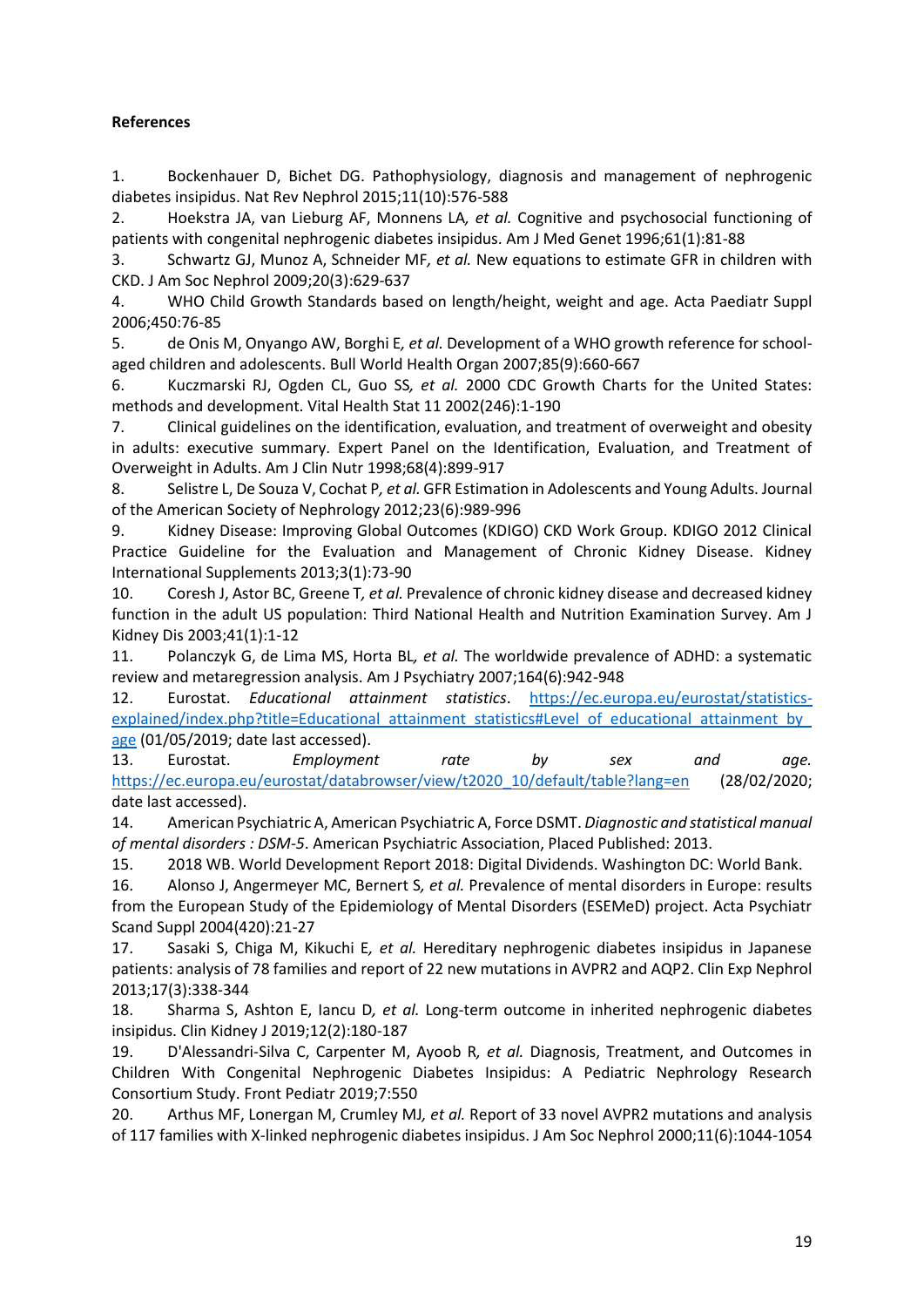21. Bockenhauer D, Carpentier E, Rochdi D*, et al.* Vasopressin type 2 receptor V88M mutation: molecular basis of partial and complete nephrogenic diabetes insipidus. Nephron Physiol 2010;114(1):p1-10

22. Haffner D, Zivicnjak M. Pubertal development in children with chronic kidney disease. Pediatr Nephrol 2017;32(6):949-964

23. Ardissino G, Daccò V, Testa S*, et al.* Epidemiology of Chronic Renal Failure in Children: Data From the ItalKid Project. Pediatrics 2003;111(4):e382-e387

24. Areses Trapote R, Sanahuja Ibanez MJ, Navarro M*, et al.* [Epidemiology of chronic kidney disease in Spanish pediatric population. REPIR II Project]. Nefrologia 2010;30(5):508-517

25. Shalev H, Romanovsky I, Knoers NV*, et al.* Bladder function impairment in aquaporin-2 defective nephrogenic diabetes insipidus. Nephrol Dial Transplant 2004;19(3):608-613

26. van Lieburg AF, Knoers NV, Monnens LA. Clinical presentation and follow-up of 30 patients with congenital nephrogenic diabetes insipidus. J Am Soc Nephrol 1999;10(9):1958-1964

27. Hillman DA, Neyzi O, Porter P*, et al.* Renal (vasopressin-resistant) diabetes insipidus; definition of the effects of a homeostatic limitation in capacity to conserve water on the physical, intellectual and emotional development of a child. Pediatrics 1958;21(3):430-435

28. Vest M, Talbotnb, Crawford JD. Hypocaloric dwarfism and hydronephrosis in diabetes insipidus. Am J Dis Child 1963;105:175-181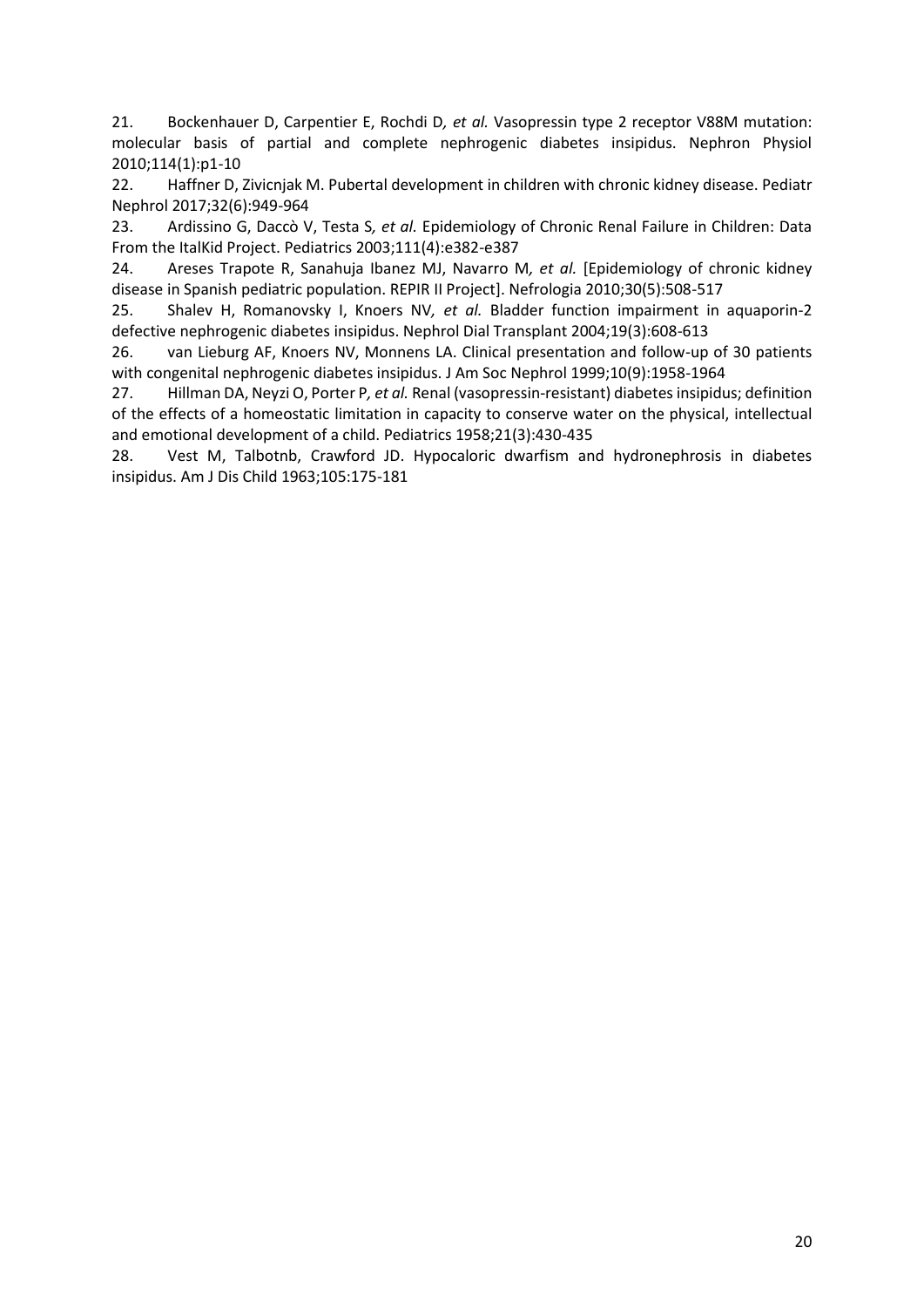# **Table 1. Auxology.**

Reported weight and height SDS for paediatric and adult patients according to genetic groups. Significant differences (\*, \*\*; p < 0.05) were observed when the Negative group was compared to both *AVPR2* and *AQP2*.

| <b>Genetic Group (N)</b> | <b>Weight SDS</b>          | <b>Height SDS</b>                |
|--------------------------|----------------------------|----------------------------------|
| <b>Negative</b>          |                            |                                  |
| Paeds (7)                | $-0.26$ ( $-0.77 - 1.01$ ) | $0.50$ (-0.75 - 1.73)**          |
| Adults (5)               | $0.06$ (-0.51 - 0.89)*     | $0.12$ (-0.83 - 0.47)            |
| <b>Untested</b>          |                            |                                  |
| Paeds (25)               | $-0.1$ ( $-1.98 - 1.39$ )  | $-0.68$ ( $-1.98 - 0.30$ )       |
| Adults (18)              | $1.0(0.05 - 1.52)$         | $-0.37$ ( $-0.93 - 0.16$ )       |
| AVPR <sub>2</sub>        |                            |                                  |
| Paeds (148)              | $-0.11$ $(-1.24 - 0.68)$   | $-0.90$ ( $-1.56$ to $-0.19$ )** |
| Adults (67)              | $1.36(0.49 - 1.79)^*$      | $-0.30$ $(-1.07 - 0.30)$         |
| AQP2                     |                            |                                  |
| Paeds (25)               | $-0.29$ ( $-1.83 - 0.96$ ) | $-1.31$ ( $-1.83$ to $-0.27$ )** |
| Adults (17)              | $1.32(0.8 - 1.89)^*$       | $-0.48$ ( $-1.41 - 0.54$ )       |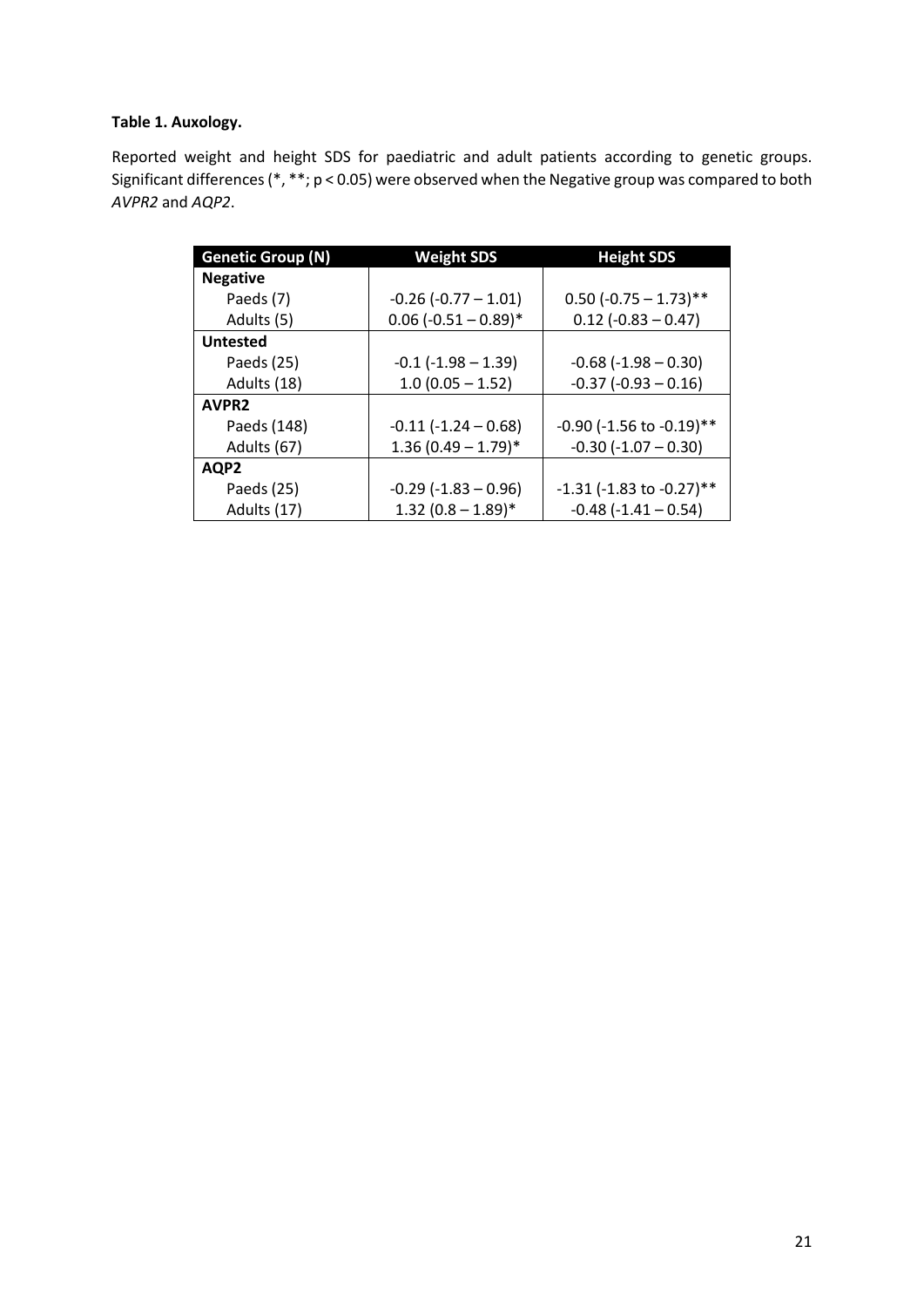## **Figure legends**

## **Figure 1. Demographic aspects of our cohort**

Shown are selected characteristics of our cohort (N=315, unless otherwise stated): **A**) Gender, **B**) Genetic group (for details see text) and **C**) reported ethnicity (N = 300). **D**) Boxplot graph detailing age at last follow-up according to genetic group (Negative (N=12), Untested (N=45), AVPR2 (N=216) and AQP2 (N=42).

# **Figure 2. Age at diagnosis**

Shown is the age at diagnosis in respect to several selected characteristics: **A**) genetic group, note that 90% of patients were diagnosed before the age of 10 years. **B)** mutation type. Patients with predicted loss of function variants (pLoF) were diagnosed significantly earlier than those with missense variants. **C)** gender and genetic group. Males (N=199) with AVPR2 pathogenic variants were diagnosed earlier than females (N= 12). **D)** Gross domestic product per capita (GDP). Patients living in countries with higher GDP (N=186; GDP >15.000\$/year) were diagnosed earlier compared with those in lower GDP countries (N=121, GDP <15.000\$/year).

# **Figure 3. Auxology**

Shown are data on height, weight and body mass index (BMI) according to selected parameters: A) Boxplot representing weight SDS in paediatric patients according to their genetic group: Negative (N=7), Untested (N=25), AVPR2 (N=148) and AQP2 (N=25). Note the roughly similar distribution across the genetic groups. **B)** BMI of adult patients (Underweight <18.5, Normal 18.5-24.9, Overweight 25.0- 29.9 and Obese ≥30.0 kg/m<sup>2</sup>). Note the high prevalence of overweight and obese patients in this NDI cohort. **C)** Height SDS in children according to genetic group. Note that 15% of children had a height  $\langle$  2.0 SDS) and that both median (-0.9) and IQR (-1.7 to -0.1) are lower than expected for age. Moreover, height SDS was significantly lower in those with confirmed mutations (AVPR2, N=147 and AQP2, N=24) compared to those without identified mutation (Negative, N=7 and Untested, N=25). **D)** Adult (final) height according to genetic group. Note the essentially normal final height across all genetic groups: Negative (N=4), Untested (N=18), AVPR2 (N=63) AQP2 (N=14).

# **Figure 4. Kidney Function**

Shown are data for eGFR and corresponding CKD changes. B) CKD stage distribution in paediatric (2- 20 years, N=199) and **B**) adult patients (N=87). Note that 5% of children and 25% of adults are in CKD stage ≥3. **C)** eGFR in adult patients (>20 years, N=87) against age at last follow up. Note the kidney function decline estimated at 1.4mL/min/1.73m<sup>2</sup> per year with a starting eGFR of 110mL/min/1.73m<sup>2</sup> at age 20 years. **D)** CKD stages in adult patients compared to a reference population (NHANES 3). Note the significantly (p < 0.001) higher prevalence of CKD in the NDI cohort in both age groups: 20-40 years (N=57) and 40-60 years (N=19). **E)** eGFR of paediatric and F) adult patients according to their countries' per capita GDP. Note that eGFR was significantly lower in children living in countries with low (<15.000\$, N=77) compared to high GDP (>15.000\$, N=122). This difference was no longer noted in adult patients.